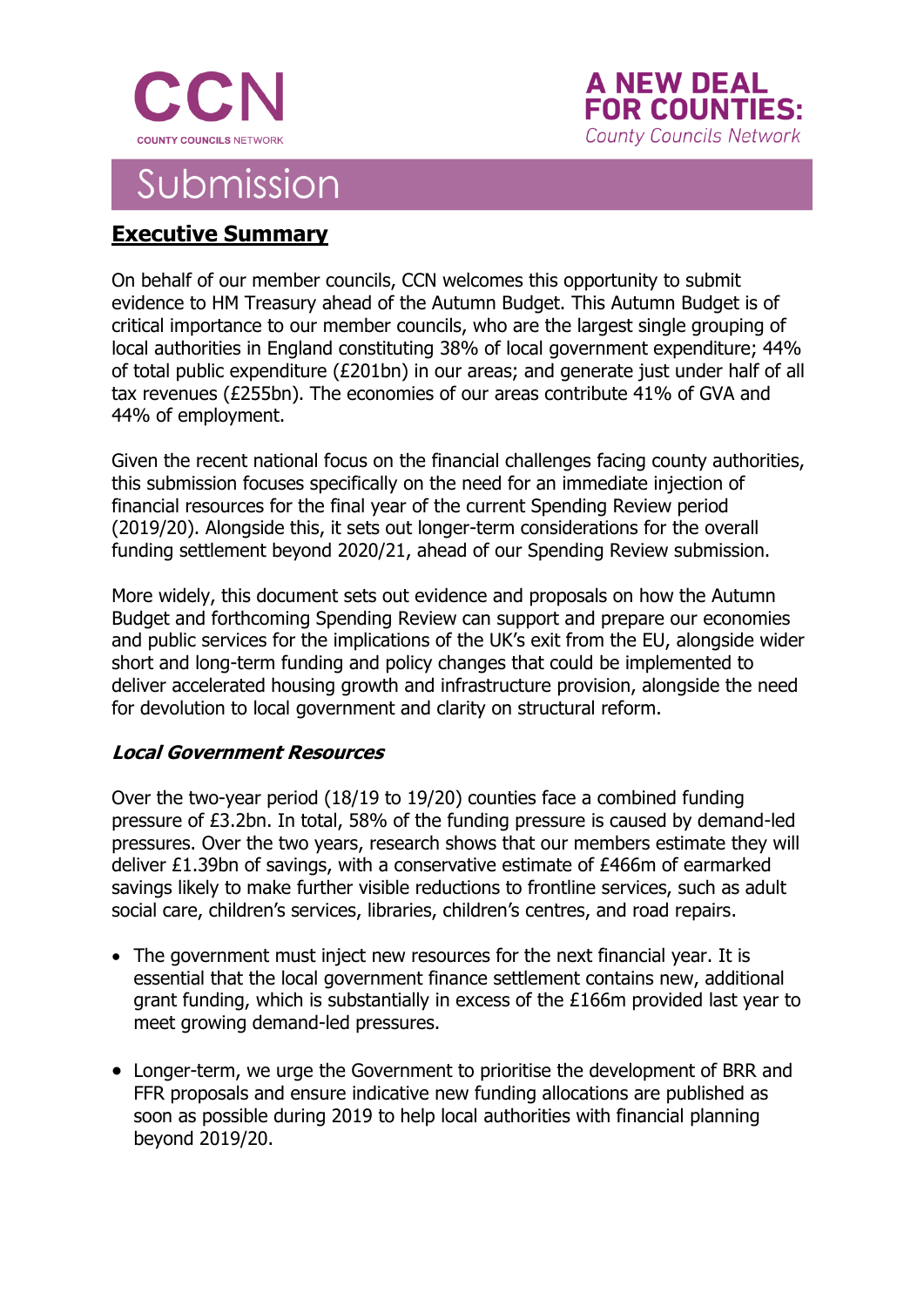- In line with our opposition to the referendum threshold, we would ask the government to consider further council tax flexibilities for local government in 2019/20.
- CCN has long argued for greater flexibility around introducing a small fee for accessing or administrating some services. For instance, introducing a small fee for accessing waste recycling centres or introducing a small administration fee for processing the free concessionary bus passes.

### **Adult Social Care & Health**

Ahead of the upcoming Spending Review and Adult Social Care green paper reforms being announced, it is essential that government provides urgent clarity to the sector on the continuation of the adult social care funding currently contained within the Better Care Fund (BCF) for 2019/2020 at a minimum. In addition, to counter the ongoing financial and demand pressures facing health and social care it is imperative that government uses the Autumn Budget to make a commitment to prevention and early intervention.

- That government provides urgent clarity to the sector on the continuation of the adult social care funding currently contained within the Better Care Fund (BCF) for 2019-2020 at a minimum. Existing levels of funding must be maintained, increased by inflation and must fully take into account uplifts in the National Living and Minimum Wages.
- The government should cancel the scheduled 3.9% reduction to local authority public health budgets scheduled for 2019/2020, prior to making a commitment to longer-term investment through the forthcoming Spending Review.
- Government must demonstrate that they see local government, and social care, as an equal partner by announcing the NHS Ten-Year Plan and Adult Social Care Green Paper in tandem with each other.

### **Education Services**

Alongside the growing pressures in children's social care, there are wider pressures across education services that are financially impacting on county authorities in an increasingly severe manner, including the high needs block, SEN provision and home to school transport.

- The government should provide a significant uplift in financial support for children's services, with an uplift to the high needs block funding to prevent a further overspend in 2019/20.
- The government should provide an uplift to funding for SEN home to school transport and broader home to school transport, or consider what changes could be made to eligibility criteria to ease pressure on school transport budgets.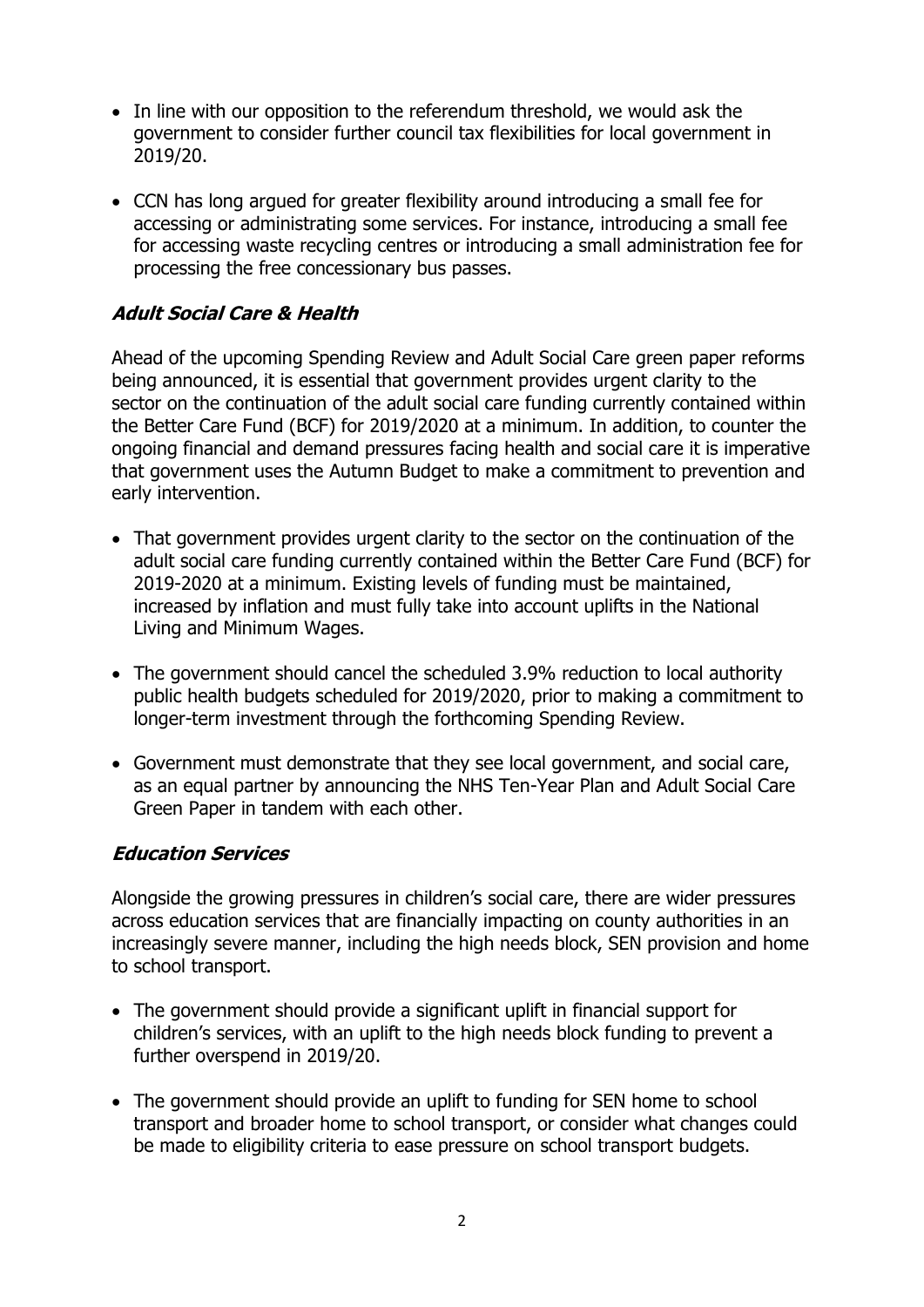### **Housing & Infrastructure**

An increased focus on strategic planning would help to achieve greater certainty, allowing counties and districts to work together at scale to help overcome some of these challenges. This could join up planning and infrastructure, allowing homes to be delivered in the most appropriate areas and ensuring that public services, roads and amenities are in place to mitigate pressures on towns and communities. Moreover, UK national growth and infrastructure funding is not as accessible for CCN members. Increasing housing supply is hampered by existing significant infrastructure funding gaps and policies such as the New Homes Bonus (NHB).

- The government should provide certainty through longer term infrastructure funding, and ensure that counties get a fair share proportionate to their populations and rising demand.
- The government should ensure that county councils are key partners in housing deals to enable strategic planning at scale, and to join up housing and infrastructure.
- The government should make changes to the NHB tier split for 2019/20 to recognise the role of county councils in providing infrastructure and as part of a package of funding measures to provide additional resources to those upper-tier authorities facing the most serve demand-led pressures.
- CCN welcome the long-term review of NHB. Looking beyond 2020, the Government should establish new incentives for all tiers of local government to support business and housing growth. CCN believes counties must be empowered to deliver the infrastructure vital for communities to accept this new growth, and that therefore any new incentives is established with this as its primary objective.

### **Economy & Brexit**

County economies are the cornerstone of the national economy, but for too long their importance in securing the long-term prosperity of our nation has been overlooked. Looking ahead, this is unsustainable given the potential opportunities and challenges of Brexit facing the UK as a whole and the potential to secure greater economic growth in counties.

- The government should make further funds available to local authorities to prepare for Brexit, with consideration for the role of counties as trading standards and public health and social care authorities. The government should take steps to safeguard the workforce for social care as part of the Adult Social Care green paper.
- The government should consider the devolution of further responsibilities to counties, allowing county authorities to respond to the different challenges they face, the power and tools to work with their business, skills and education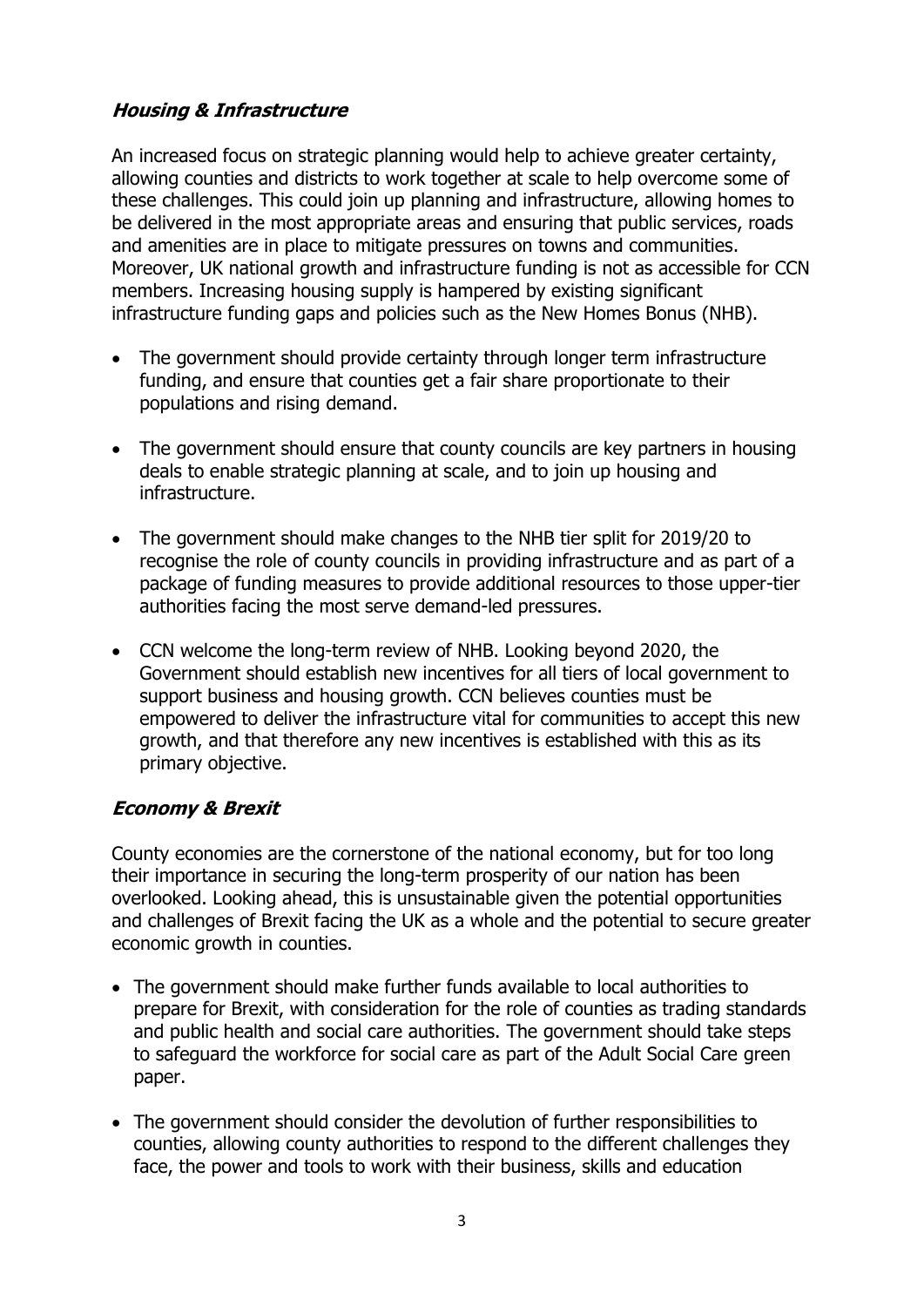providers to shape their labour market, and to provide the best opportunities for people.

### **LEP Review**

CCN welcomes the proposals encouraging locally-led boundary reform to make LEP boundaries more coterminous with county boundaries. Many of our member councils have worked tirelessly with their LEPs to build good relationships, and in some instances boundary reviews will not be necessary. CCN remains concerned, however, that some of the recommendations of the review will undermine the role of local authorities and their representation on LEP boards.

- The government should recognise the symbiotic relationship that LEPs have with their county councils, and seek fair representation of the public sector on LEP boards. This will allow local authorities to work constructively and in partnership with LEPs and other partners such as sub-regional transport bodies on matters such as economic growth, infrastructure and skills, and on Local Industrial Strategies.
- The government must be flexible with the parameters and implementation period to allow for locally-led change so that LEPs can reflect local circumstances.

### **The UK Shared Prosperity Fund**

CCN welcome the government's commitment for the UKSPF to tackle inequalities between communities by raising productivity, as per the Industrial Strategy. Given the structural challenges in county economies, the UKSPF must consider county areas as a priority.

• The government should ensure that the UK Shared Prosperity Fund is of sufficient scale to meet the economic challenges in county areas. Further detail on the design of the UK Shared Prosperity Fund should be prioritised, and the priorities and design of the fund should take into account the structural challenges in county areas. The role of ESI funding in match-funding against other bids should be considered.

### **Devolution**

CCN have consistently argued that counties need substantial devolution and the means to invest in infrastructure, reform skills provision and support local economic development to continue supporting sustainable national growth and housing delivery, and embed economic inclusion in all areas of the country.

• The government must publish its common framework for devolution, setting out an open, transparent and structured approach to devolution across England. The devolution framework should recognise the role county authorities can play, and consider the devolution of further responsibilities to counties, allowing county authorities to respond to the different challenges they face, the power and tools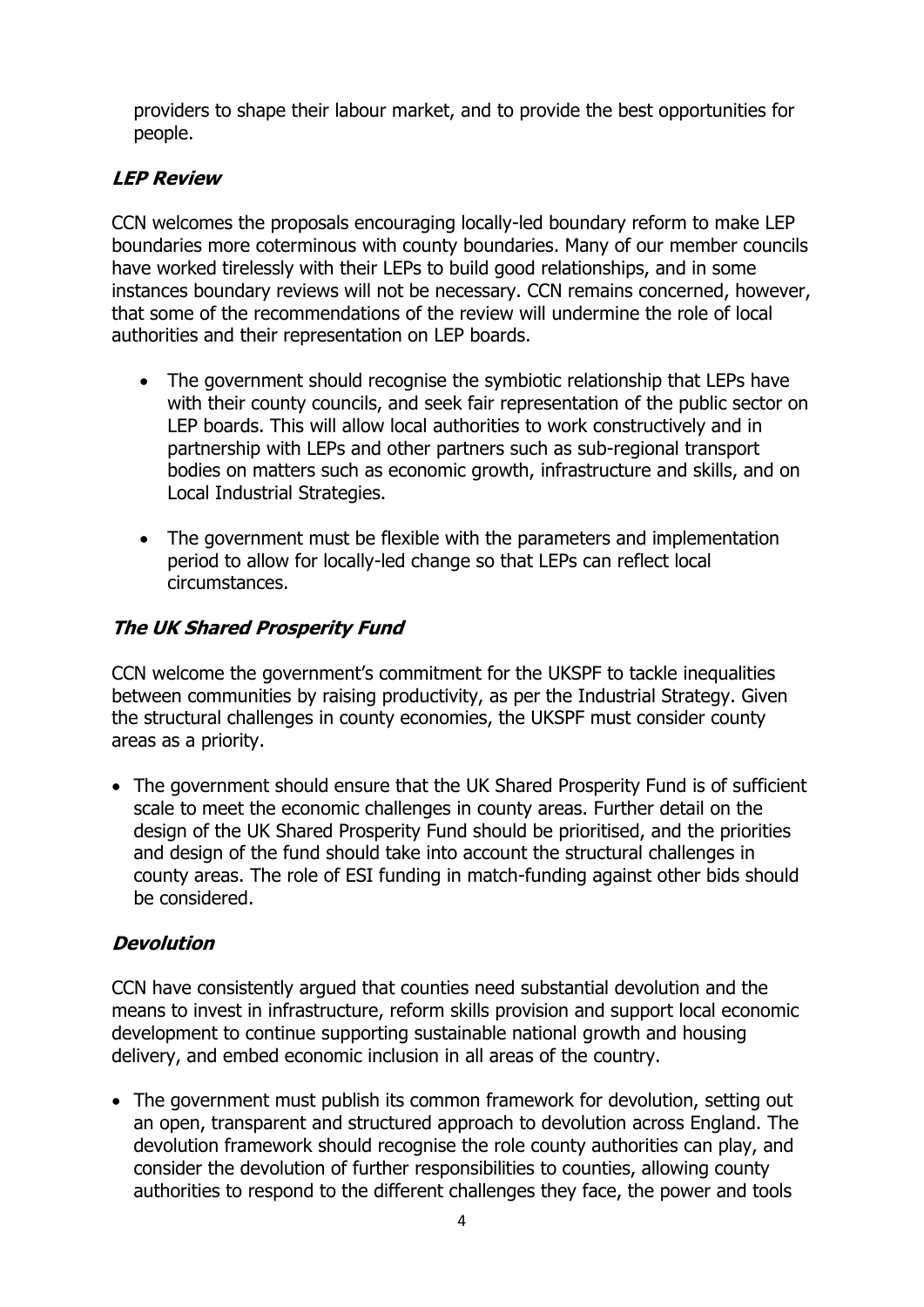to work with their business, skills and education providers to shape their labour market, and to provide the best opportunities for people.

### **Structural Reform**

CCN has undertaken extensive research in this area to provide an evidence base for central and local government. Our research has provided independent evidence showing that maintaining county structures has the most convincing financial, nonfinancial, and sustainability argument, especially when considering the need for further public service reform and economic growth.

- The government should issue decisions on remaining structural bids, where they remain of interest to authorities, considering the existing evidence base which demonstrates county unitary status has the most convincing financial, nonfinancial, and sustainability argument.
- The government should publish a criteria and process for those other areas wishing to pursue structural reform as part of the common devolution framework. The common devolution framework should also capture the role of a retained and reformed two-tier arrangement for those areas not pursuing reform.

### **Introduction**

- 1. The County Councils Network (CCN) is the national voice for 36 English local authorities that serve counties. CCN's membership includes both upper tier and unitary authorities who together have over 2,600 councillors and serve 26 million people (47% of the population) across 86% of England. CCN develops policy, shares best practice and makes representations to government on behalf of this significant proportion of the country outside of the big conurbations. CCN is a member-led organisation which works on an inclusive and all party basis. For more on CCN visit [www.countycouncilsnetwork.org.uk.](http://www.countycouncilsnetwork.org.uk/)
- 2. On behalf of our member councils, CCN welcomes this opportunity to submit evidence to HM Treasury ahead of the Autumn Budget. This Autumn Budget is of critical importance to our member councils, who are the largest single grouping of local authorities in England constituting 38% of local government expenditure; 44% of total public expenditure (£201bn) in our areas; and generate just under half of all tax revenues (£255bn). The economies of our areas contribute 41% of GVA and 44% of employment.
- 3. **Given the recent national focus on the financial challenges facing local government, and in particular county authorities, this submission focuses specifically on the need for an immediate injection of financial resources for the final year of current Spending Review period (2019/20).**
- 4. Looking ahead to the Spending Review, CCN recognise that CCN will have the opportunity to provide further detailed proposals and evidence to inform this process. Moreover, there are a number of policy initiatives – such as the Adult Social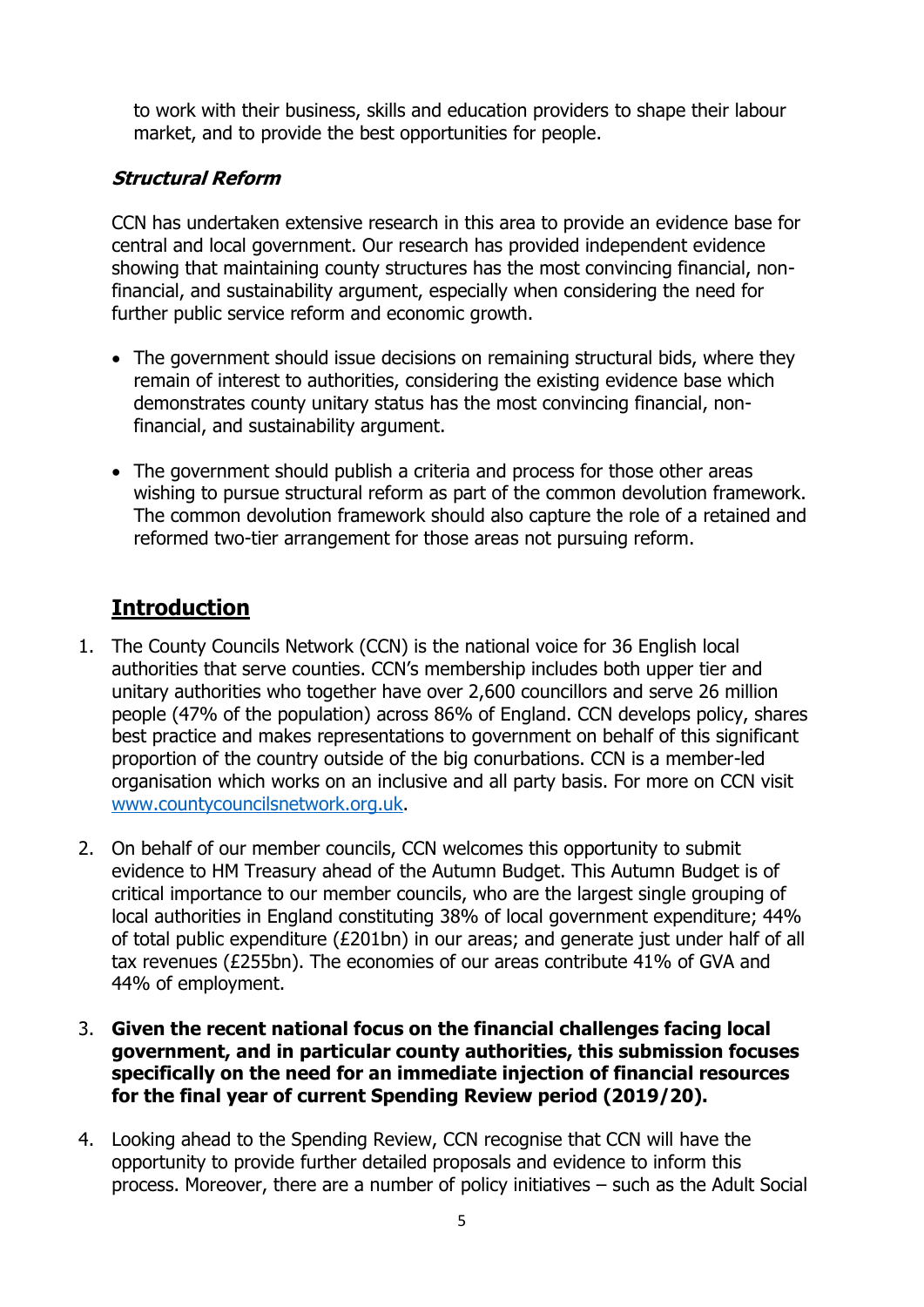Care green paper, 75% Business Rates Retention (BRR) and Fair Funding Review (FFR) – that fall outside the Autumn Budget but will ultimately impact on long-term funding of the sector.

- 5. While this paper does set out longer-term considerations for the overall funding settlement beyond 2020/21, BBR and FFR, it does not specifically outline proposals in relation to these reforms. CCN will continue to engage with the Ministry of Housing, Communities & Local Government, and HM Treasury, on these reforms through the LGA/MHCLG working groups and also forthcoming consultations, including on the Spending Review. **However, we do urge the Government to prioritise the development of BBR and FFR proposals and ensure indicative new funding allocations are published as soon as possible during 2019.**
- 6. We are committed to providing Ministers and officials with evidence to support the case for an injection of new resources for the period beyond 2020 and further detail the specific financial, demand and structural challenges facing county authorities. CCN have therefore commissioned PwC to undertake an independent review of funding pressures and expenditure in English Counties. This study is currently underway and will present findings shortly after the Autumn Budget.
- 7. Beyond local government resources, this document sets out evidence and proposals on how the Autumn Budget and the forthcoming Spending Review can support and prepare our economies and public services for the implications of the UK's exit from the EU, alongside wider short and long-term funding and policy changes that could be implemented to deliver accelerated housing growth and infrastructure provision.

### **Local Government Resources**

### **Funding Pressures**

- 8. The funding allocations made to local government within the four-year offer have been insufficient and will continue to remain so for the coming year. There is compelling evidence that supports the case for an immediate injection of additional resources for the coming year, alongside further changes to the proposed settlement that could help county authorities address the severe financial pressures we face ahead of the conclusions of the Spending and Fair Funding Reviews.
- 9. The recent report produced by the National Audit Office<sup>1</sup> outlined that 1 in 10 local authorities with social care authorities could be unable to balance their budget over the coming period. The LGA recently revised their budget forecast, estimating that councils in England face a funding gap of £7.8bn by 2025, with 90% of this relating to county-level responsibilities across adult social care, children's services and public health.<sup>2</sup>

**<sup>.</sup>** <sup>1</sup> <https://www.nao.org.uk/report/financial-sustainability-of-local-authorities-2018/>

<sup>2</sup> <https://www.local.gov.uk/moving-the-conversation-on/funding>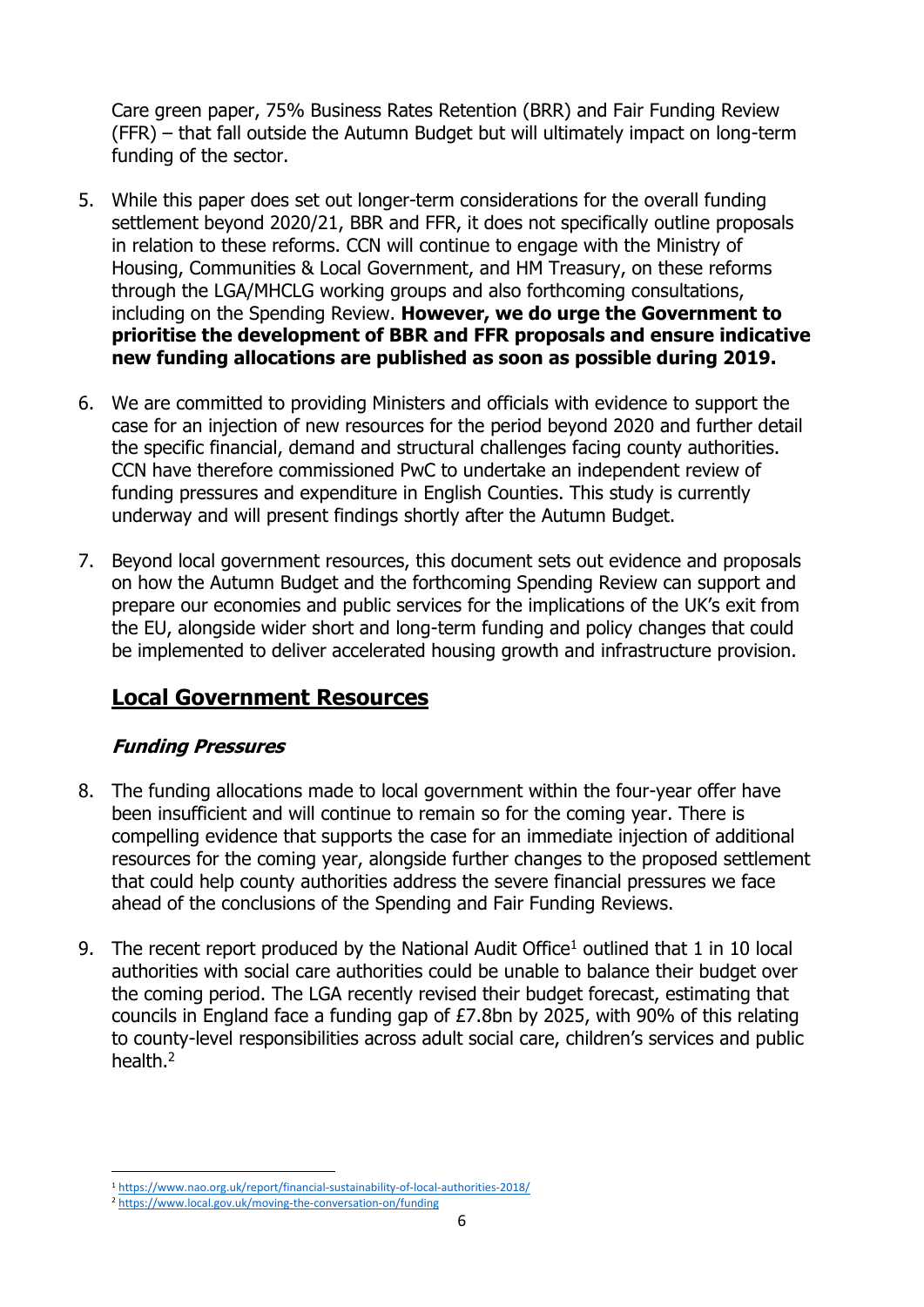- 10. In considering the specific financial challenges facing counties, CCN and the Society of County Treasurers (SCT) this summer released the findings of the SCT yearly budget analysis of 36 county and county unitary authorities.<sup>3</sup>
- 11. The results showed that over the two-year period (18-19 to 19-20) counties face a combined funding pressure of £3.2bn. In total, 58% of the funding pressure is caused by demand-led pressures. Over the two years, the research showed that our members estimate they will deliver £1.39bn of savings, with a conservative estimate of £466m of earmarked savings likely to make further visible reductions to frontline services, such as adult social care, children's services, libraries, children's centres, and road repairs, or lead to raising or introducing new charges for residents.
- 12. Looking at the next financial year (2019-20), the county funding pressure is expected to total £1.461bn; however, this is likely to be higher by the time of the settlement. This is made up of the following;
	- **Cost Pressures**; which contribute £449.4m for 2019-20.
	- **Grant Loss**; this totals £388.2m.

 $\overline{a}$ 

- **Inflation**; inflationary pressures are expected to rise to £350.6m.
- **Reserves**; it is expected that the total added to reserves in 2019/20 will increase to £112.6m to aid financial resilience. It is important to note here that additions are distorted by one council's planned one-off addition to reserves.
- **Other**: The 'Other' category increased £22m to £160.2m.
- 13. Respondents to the survey set out £1.2bn of measures to mitigate and meet the aforementioned funding pressures. Alongside the level of 'unknown savings' outlined in the savings projections below, there are a further £233m of savings, reserve usage or other revenue raising measures that will be needed to balance budgets next year. For this financial year, the measures being taken are as follows;
	- **Savings**; respondents are budgeting savings of £685.1m in 2019-20. The extent of savings that are expected to meet the 'service reduction' threshold increase 44% on the previous year. The amount of 'known savings' falls by 13.4%.
	- **Council Tax**: although increased council tax revenue remains the second most significant factor in balancing 2019-20 budgets, the increased income drops dramatically by 39% to £375.9m. This is mainly due to 13 CCN member councils being unable to levy the Adult Social Care precept as they took advantage of the freedom 'frontload' a precept of 3% over the previous two years. Expected total council tax precepts by councils falls from an average of 5.34% to 3.11%, with the ASC precept falling from an average of 2.5% to 0.94%.

<sup>&</sup>lt;sup>3</sup> Each year, the SCT undertake an Excel spreadsheet based survey of its 38 member councils. The survey asks Finance Officers to provide detailed information on their net revenue budget, estimated budget gap and how the budget gap will be meet. This year, the budget survey was issued on 22 December 2017 and received based a response rate of 95%.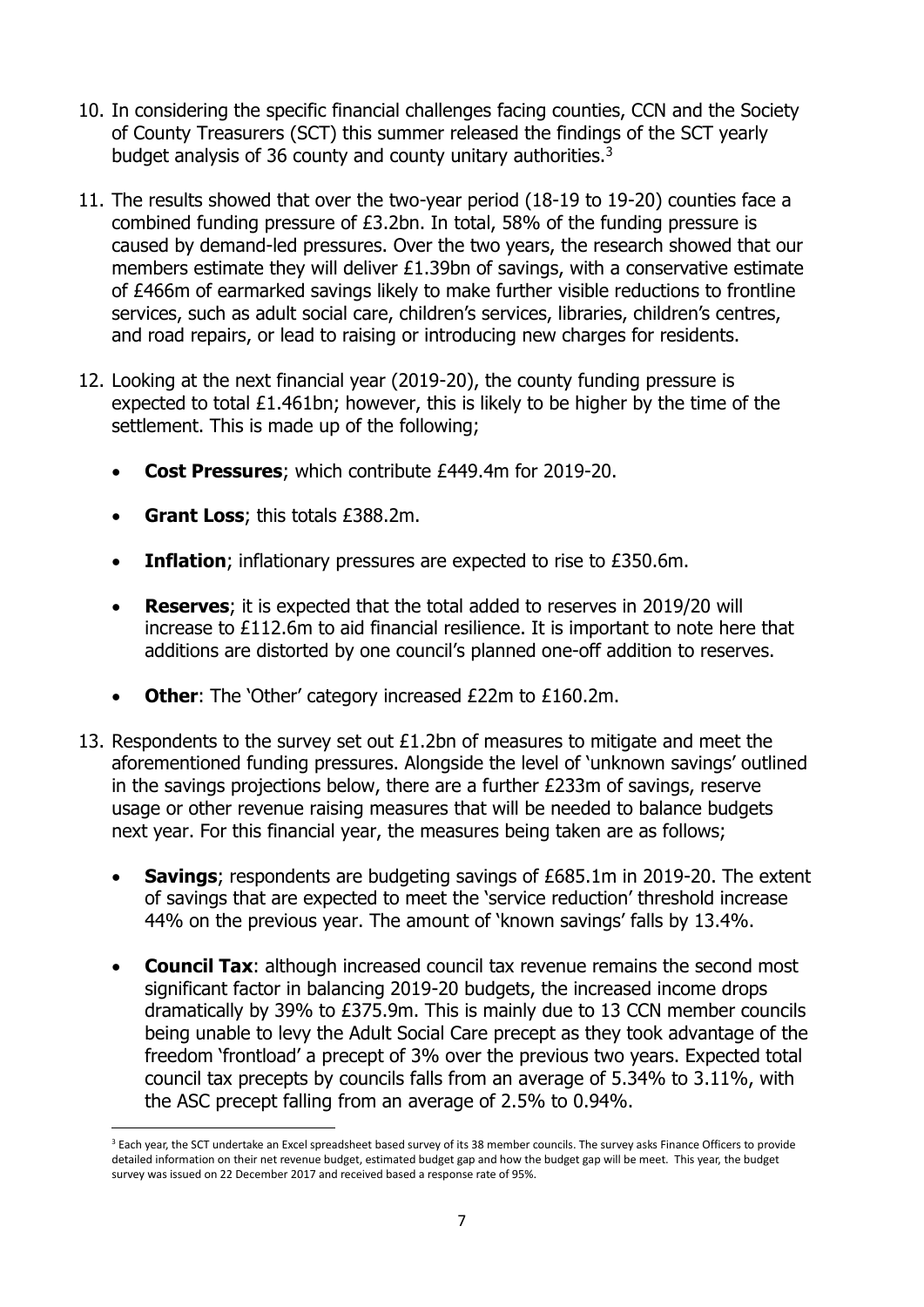- **Capital Receipts**: flexible use of Capital Receipts meets just £7.8m of 2019-20 budgets, falling by £40m.
- **Reserves**: members anticipated using £125m of reserve funding in 2019-20. As stated above, the true number of members which use reserves in 2019-20 is not yet certain as this is dependent upon whether savings are made as expected.
- **Other**: 'Met by other' was used mainly (though not exclusively) to quantify additional business rates revenue and contributes £43m of respondents' budgets – this is a 72% reduction on the year before. This can be explained partly by councils involved in business rates pilots not expecting (at this stage) that their pilots (and increased rate revenue) will continue into this final year.
- 14. Although evidence shows adult social care remains the biggest pressure facing local government, we cannot ignore the pressures facing children's social care. If the government is to deliver sustainable adult social care, then it is vital that the pressures facing children's services are also tackled as a matter of urgency to prevent avoidable demand on public services. If vulnerable children and young people do not receive adequate support, then this will potentially store up problems for the future and lead to increased demand and costs for the NHS and adult social care.
- 15. Government figures show that councils in England overspent by £816m on protecting vulnerable children in the last financial year, as demand for children's services continues to rise. CCN analysis of these figures show that in 2017/18, county authorities overspent the most in children's services, spending £264m more than they budgeted. Overall, councils spent 10% more than they had budgeted for that year on the service.
- 16. These overspends are being driven by escalating demand for children's care services:
	- a. The number of vulnerable children in county areas placed under a child protection plan – which means they are at significant risk of harm – was 25,259 in 2017, compared with 18,702 in 2011 – a 35% rise.
	- b. The number of children taken into care in England's counties stood at 26,000 in 2017 (over half of the country's entire total), compared to 22,600 in 2011 – a 15% increase.
- 17. Faced with these severe funding pressures and uncertainty on future funding, CCN recently surveyed its member council leaders to ascertain how confident they were in delivering a balanced budget in the absence of new funding. The results show a dramatic reduction in confidence over the course of the three years up to 2020/21, with only 64% confident they deliver a balanced budget next year;
	- **2018-19**: 92% were either confident or very confident they would deliver a balanced budget, with 8% neutral.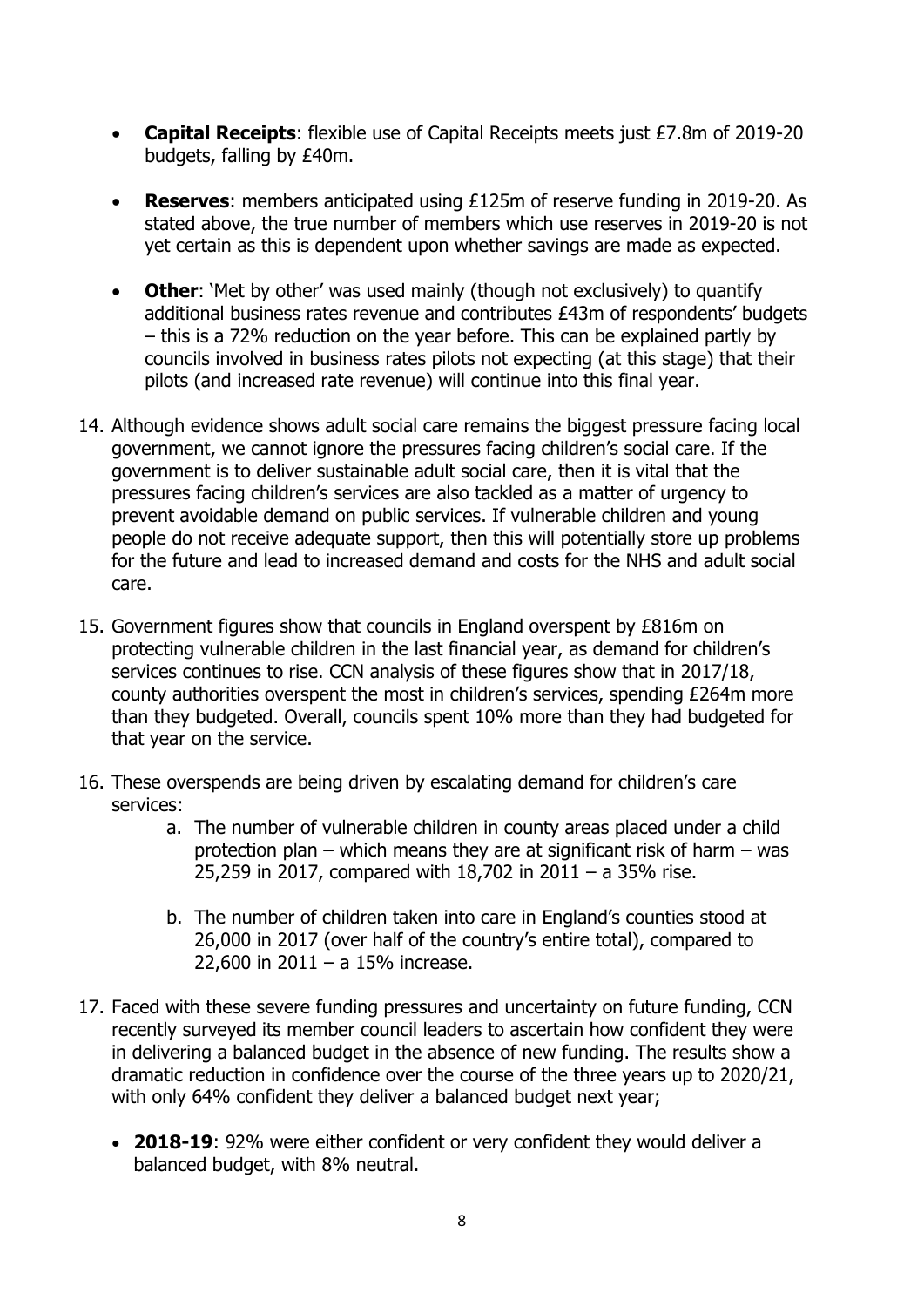- **2019**-**20**: 64% were either confident or very confident they would deliver a balanced budget, with 20% neutral and 16% not confident.
- **2020**-**21**: 33% were either confident or very confident they would deliver a balanced budget, with 25% neutral, 25% not confident and 16% not at all confident.
- 18. In considering specific financial challenges facing counties, it is also important to consider how the two-tier system presents further challenges to upper-tier councils in delivering saving requirements and safeguarding frontline services for the most vulnerable in society:
	- County councils deliver a smaller range of largely statutory, demand-led, services such as adult social care, children's services, and transport. County councils have less scope to deliver savings in services with high-levels of back-office and administrative spend, with 6.8% of county council expenditure spent on management and support costs compared to 11.2% in a unitary authority and 62.5% in district councils. Therefore, more savings resulting from funding reductions have been required in adult and children social care services at the same time that these services are facing the most acute demand-led pressures.
	- County councils have fewer fee paying or discretionary services to raise additional local income to offset funding reductions. In two-tier areas, districts administer discretionary income raising services such as parking, licensing, planning and building control, for instance county councils will not benefit from recent 20% increase in planning fees.
	- Current government policies on growth and incentive-based funding, such as Business Rate Retention, the New Homes Bonus (NHB) and Community Infrastructure Levy (CIL), do not adequately reward the contribution of county council services to promoting growth. Local funding shares, such as the 80/20 split in NHB payments, are disproportionately weighted towards district councils, whilst unitary authorities receive 100% of local payments.
- 19. CCN recognise that long-term funding arrangements beyond 2020/21 will be subject to the outcomes of Spending Review. The publication of the long-awaited Adult Social Care Green Paper has the opportunity to provide further details on long-term funding arrangements for upper-tier councils. Moreover, while the Fair Funding Review and Business Rate Retention will make welcome alternations to local government funding, these changes alone cannot address the fundamental problems of increasing service demand in the system, nor can they enable councils to invest in the preventative measures required to mitigate the impact of aging populations.

#### 20. **In light of the existing evidence outlined above, CCN member authorities strongly believe the Autumn Budget must inject new resources for the next financial year ahead both the fair funding and Spending Reviews.**

21. The CCN/SCT budget analysis demonstrates that failure to do so will lead to an acceleration in frontline service reductions. Savings of at least £685.1m are planned,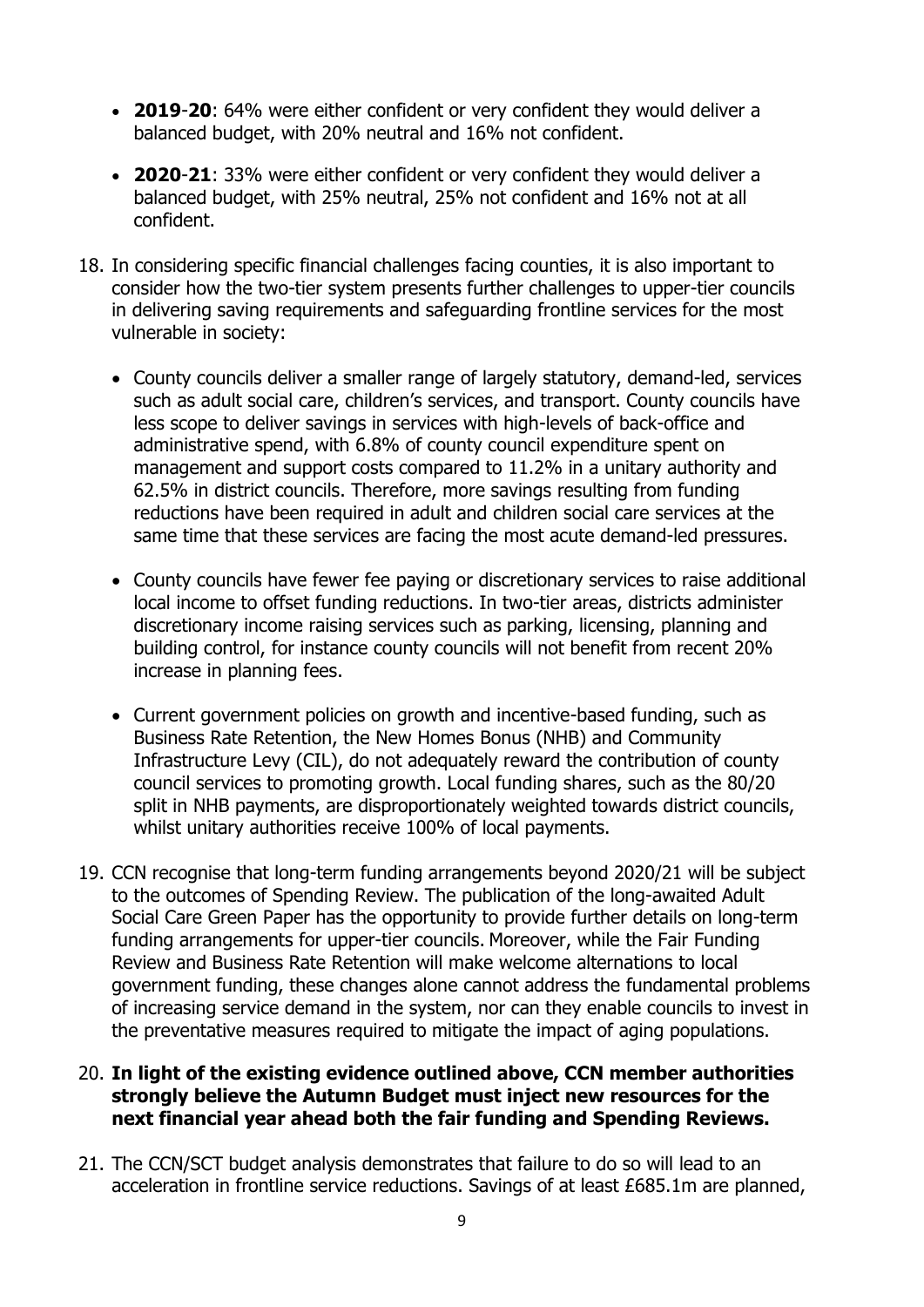with the extent of savings that are expected to meet the 'service reduction' threshold increasing by 44% on the previous year. The amount of 'known savings' falls by 13.4%. Moreover, the budget analysis shows a gap of at least £233m between funding pressures and the planned measures *currently* being set out to meet this. Given recent unpredictable trends in children's social care demand, continuing overspends in this area of spend next year could further worsen the in-year financial position of county authorities.

- 22. Without any additional resources being made available this will *further* increase the scale of frontline service reductions or the need for reserves to balance budgets. Even more concerning, only 64% of county leaders are confident they can deliver a balanced budget in the absence of additional funding next year.
- 23. Therefore, a combination of funding reductions, rising demand for services and unfair funding means county authorities are most at risk of following East Sussex in ending all but essential local services to avoid being unable to set a balanced budget in future years. While CCN has been clear that Northamptonshire had not managed austerity well and there was clear evidence of financial failure, high performing authorities such as East Sussex will not be the last to set out a core offer without additional help. CCN is aware of a number of authorities exploring when a core offer will need to be implemented in their areas.

### **CCN Proposals;**

- The government must inject new resources for the next financial year. It is essential that the local government finance settlement contains new, additional grant funding, which is substantially in excess of the £166m provided last year to meet growing demand-led pressures. CCN will seek to engage government over a fair distribution of resources for any new additional funding.
- Longer-term, we urge the Government to prioritise the development of BRR and FFR proposals and ensure indicative new funding allocations are published as soon as possible during 2019 to help local authorities with financial planning beyond 2019/20.

### **Council Tax, Fees and Charges**

- 24. Alongside additional funding, CCN believe that the government should consider wider reforms to provide councils with the resources they need to meet growing demand-led pressures.
- 25. CCN strongly believes that council tax setting is a matter for individual local authorities, who are democratically elected and offer local accountability. CCN disagrees with the referendum principle being applied to local government. Given its rising importance as a funding stream, CCN request that local government also be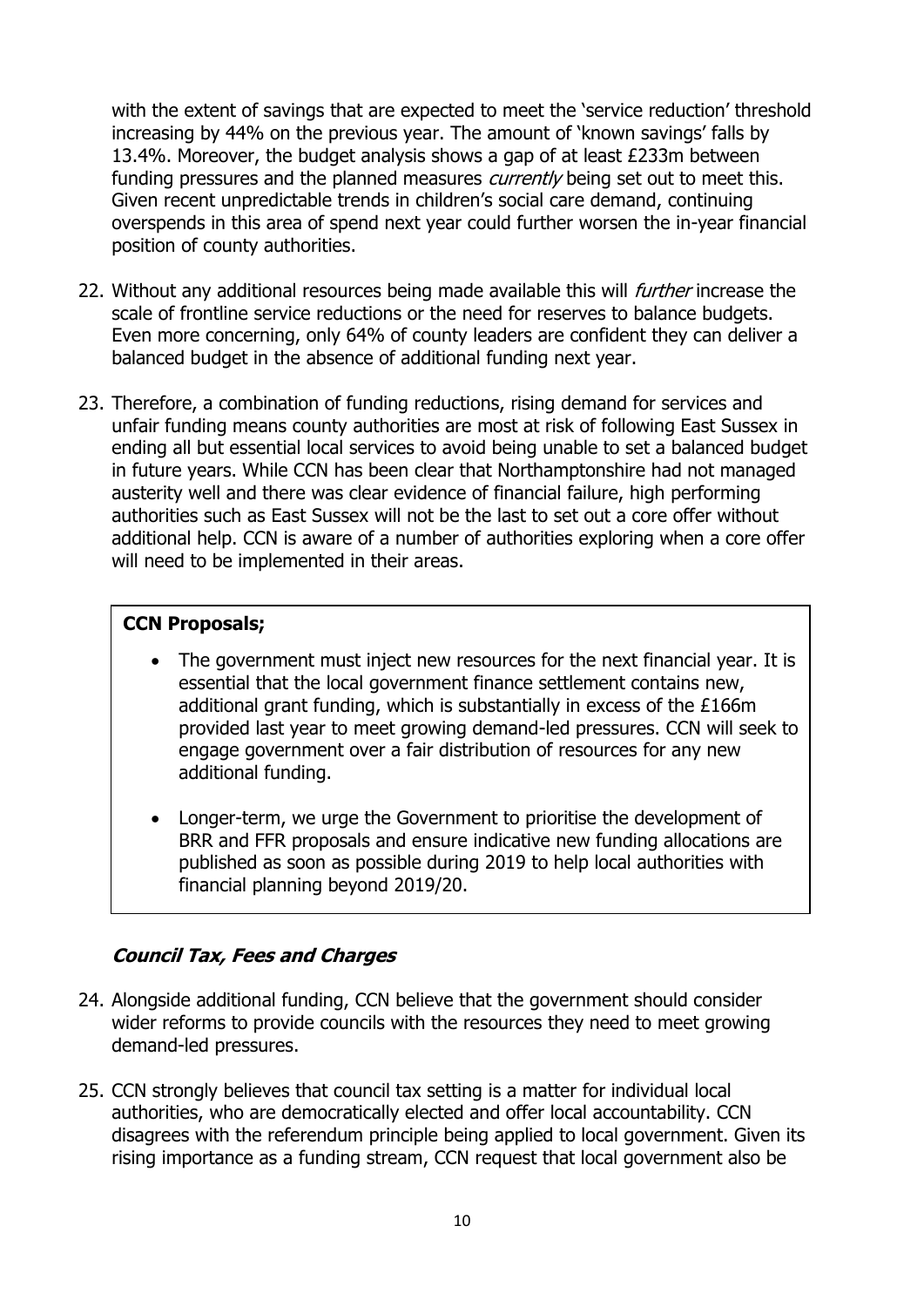given further freedoms including powers over mandatory reliefs, such as the single person discount.

- 26. Upper-tier authorities can currently set a precept at 6% of Band D over 3 years (2017-18 to 2019-20), with a maximum increase of 3% in any one year. Thirteen county authorities have used the full 6% increase in the first two years, largely because it was the only way to fund growing financial pressures from adult social care, with counties home to the fastest growing elderly populations. Pressures in these services are still growing but there is no further headroom to fund them for many authorities in 2019-20. In line with our opposition to the referendum threshold, we would ask the Government to consider further council tax flexibilities for local government in 2019-20.
- 27. If the Government were to consider further flexibilities for council tax, it would be important to recognise the growing pressures in children's social care and ensure that additional council tax resources raised locally is not directed solely to adult social care.
- 28. In addition, we believe there is further scope for county and county unitary authorities to have further powers to charge for access to certain services and recover costs of administrating some. County councils have fewer fee paying or discretionary services to raise additional local income to offset funding reductions. In two-tier areas, districts administer discretionary income raising services such as parking, licensing, planning and building control and for instance county councils will not benefit from recent 20% increase in planning fees.

### **CCN Proposals;**

- In line with our opposition to the referendum threshold, we would ask the Government to consider further council tax flexibilities for local government in 2019-20. Further flexibilities should recognise the growing pressures in children's social care and ensure that all additional council tax resources raised locally should not be directed solely to adult social care.
- CCN has long argued for greater flexibility around introducing a small fee for accessing or administrating some services. For instance, introducing a small fee for accessing waste recycling centres or introducing a small administration fee for processing the free concessionary bus passes. We believe further measures could be taken as part of the settlement.

# **Adult Social Care & Health Integration**

29. There has been significant coverage of the pressure adult social care provision has placed on local authorities, and debate on how future demand can be made sustainable. CCN's recent Social Care Principles Paper set out evidence on the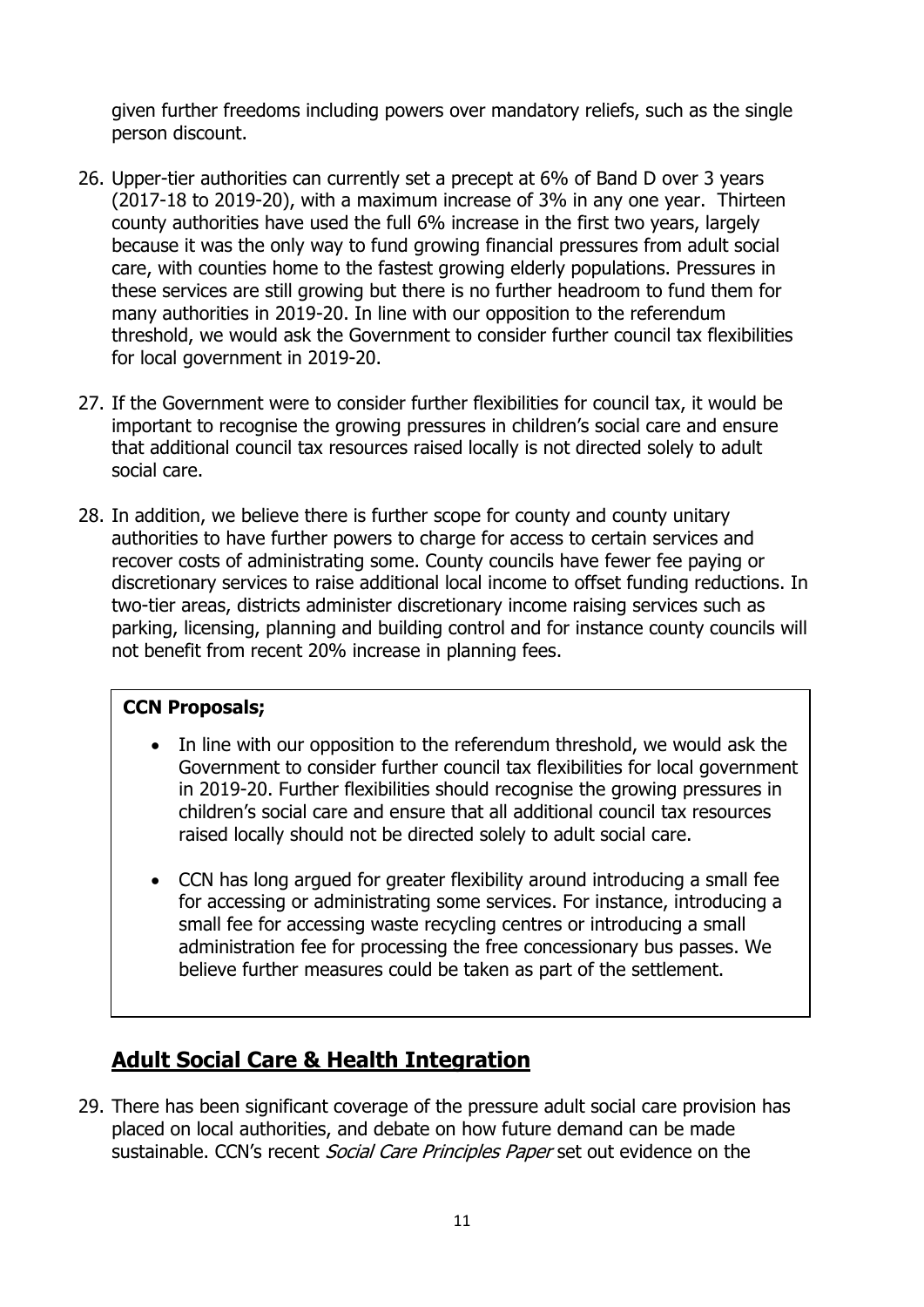specific challenges facing counties and our key proposals that should be considered for the forthcoming Green Paper.<sup>4</sup>

- 30. Ahead of the Spending Review and Adult Social Care Green Paper reforms being announced, it is essential that Government provides urgent clarity to the sector on the continuation of the adult social care funding currently contained within the Better Care Fund (BCF) for 2019-2020 at a minimum.
- 31. Existing levels of funding must be maintained, increased by inflation and must fully take into account uplifts in the National Living and Minimum Wages. Without this clarity, local authorities will be left in a position whereby they may have to serve notice on contracts, many of which have six-month termination clauses, to the detriment of staff, service users and residents.
- 32. Without additional funding for adult social care in 2019/20 county authorities, along with other upper-tier authorities, will be unable to maintain existing service levels as a result of ongoing and increasing demand pressures on services. Additionally, without additional funding the sustainability of care markets will be called into question and providers may be unable to maintain existing levels of quality, to the detriment of service users.
- 33. This will also be essential to ensuring that there is sufficient capacity in the community to discharge people from hospital, as well as ensuring that people do not enter acute care unnecessarily. Local government has demonstrated that investment in the sector delivers results. For example, CCN member councils have delivered significant reductions in delayed transfers of care attributable to adult social care of 41% (from 74,228 in May 2017 to 40,209 in June 2018); whilst the NHS equivalent figure is 14%.
- 34. It would be a false economy to increase NHS resources whilst not addressing the adult social care funding gap. They are interlinked, neglect one, then this will only serve to put pressure on the other.
- 35. Government must demonstrate that they see local government, and social care, as an equal partner by announcing the NHS Ten-Year Plan and Adult Social Care green paper in tandem with each other. Given government's previous commitments to driving integration through the BCF and iBCF, in addition to the interdependence of health and social care systems, it would be counterproductive to announce one without the other.
- 36. There is a real danger that if the Social Care Green Paper comes out after the NHS Plan that local government will be playing catch-up. For example, the NHS Plan is likely to include a vision for the future of the BCF, or its replacement, which local government would have had very little opportunity to influence. Financial reforms must also mirror the length and ambition afforded to the NHS funding to support the delivery of health and social care integration in the medium to long-term.

**<sup>.</sup>** <sup>4</sup> Sustainable Social Care - A Green Paper That Delivers a New Deal for Counties; <https://www.countycouncilsnetwork.org.uk/download/1663/>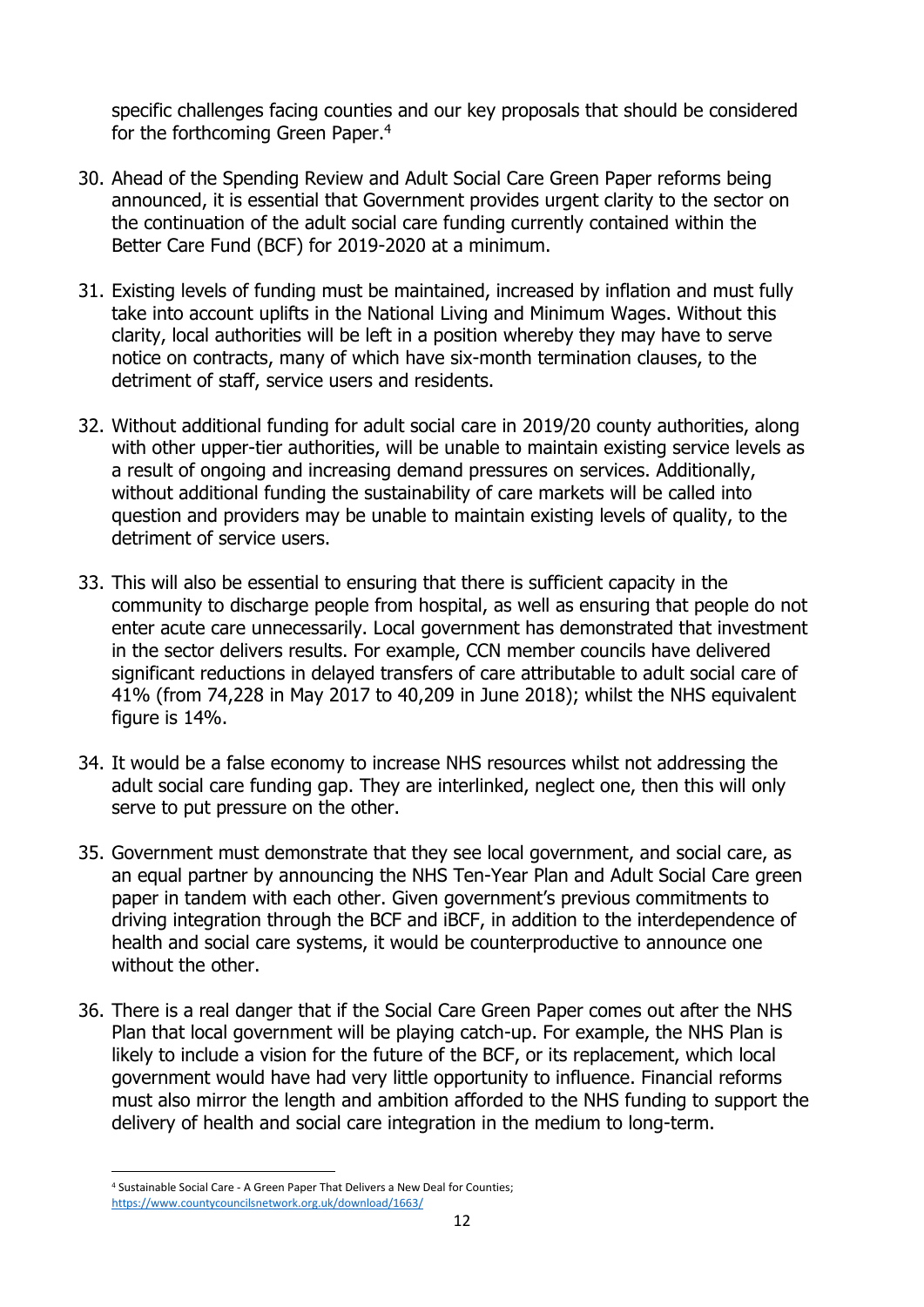37. To counter the ongoing financial and demand pressures facing health and social care it is imperative that Government uses the autumn budget to make a commitment to prevention and early intervention. Initially government should cancel the scheduled 3.9% reduction to local authority public health budgets scheduled for 2019/2020, prior to making a commitment to longer-investment through the forthcoming Spending Review. This is particularly pertinent in county areas which have 14 out of 16 of the lowest funded local authorities for public health in England.

### **CCN Proposals**

- That Government provides urgent clarity to the sector on the continuation of the adult social care funding currently contained within the Better Care Fund (BCF) for 2019-2020 at a minimum. Existing levels of funding must be maintained, increased by inflation and must fully take into account uplifts in the National Living and Minimum Wages.
- The government should cancel the scheduled 3.9% reduction to local authority public health budgets scheduled for 2019/2020, prior to making a commitment to longer-investment through the forthcoming Spending Review.
- Government must demonstrate that they see local government, and social care, as an equal partner by announcing the NHS Ten-Year Plan and Adult Social Care Green Paper in tandem with each other.

### **Education Services**

- 38. Alongside the growing pressures in children's social care, there are wider pressures across education services that are impacting on county authorities in an increasingly severe manner, including high needs block, SEN provision and home to school transport.
- 39. A survey of CCN members found that counties are projecting a 5.1% overspend on their high needs block in 2018/19. This overspend has gotten worse as demand rises – going from 3.7% in 2016/17 to 4.5% in 2017/18.
- 40. The total overspend for the 22 county authorities that responded to our survey is £175m between 2016 and 2019, which is to meet their statutory duties to children with statements of special education needs. In total, 14% of county children have special education needs or an education and health plan.
- 41. As a result of this overspend, many counties have asked their local schools forum or the Department for Education if they can move money that would be earmarked for schools – from the generic schools grant – towards meeting their legal obligations to provide services for children with special education needs. We believe that the government should use the Autumn Budget to provide an injection of funding into the High Needs Block to prevent an overspend in 2019/20.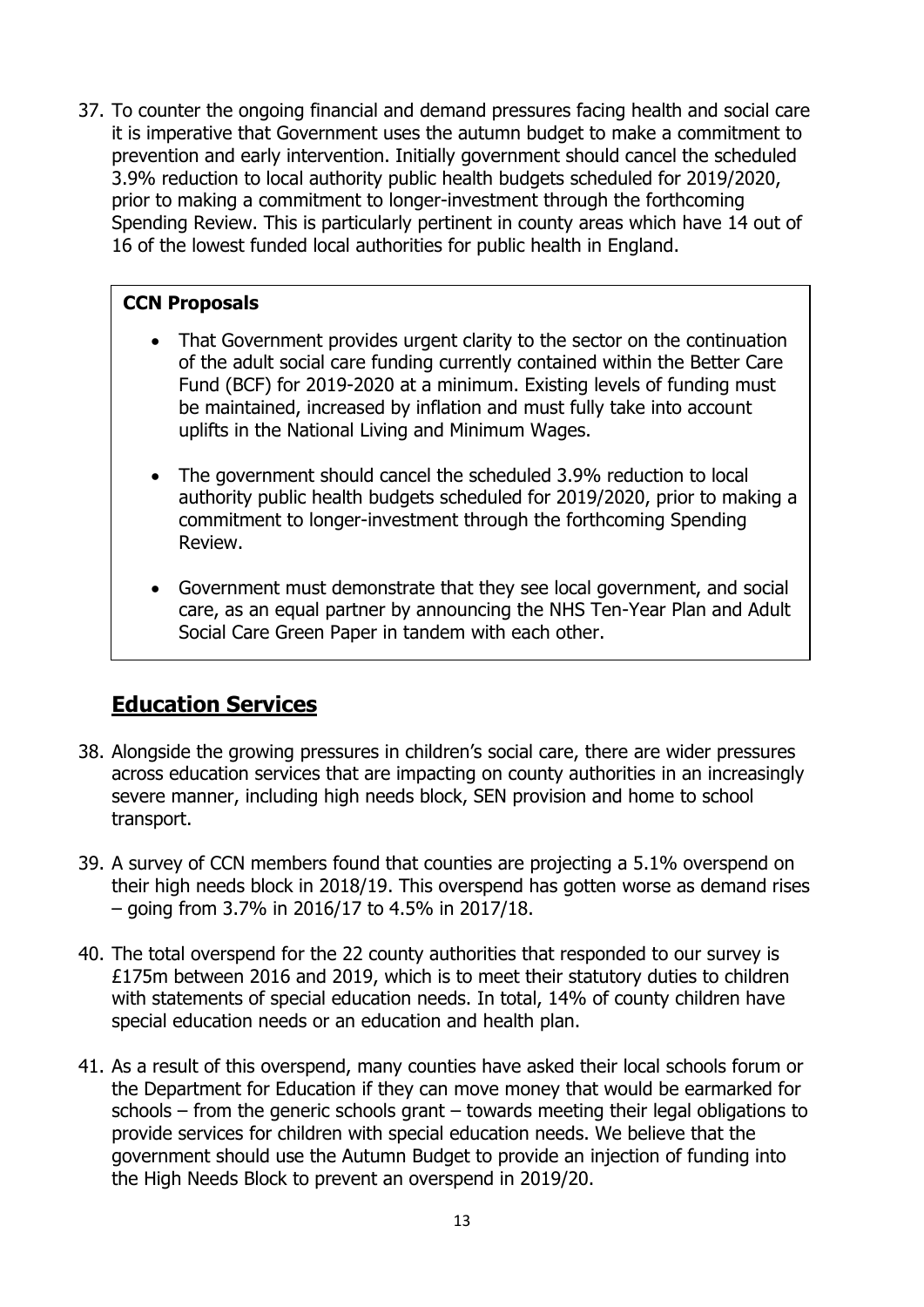- 42. There is also clear evidence that special educational needs (SEN) home to school transport is a growing financial pressure for counties, with 29 out of 36 county authorities increasing their expenditure on SEN home to school transport between 2013 and 2017. In 2013/14, the 36 CCN members collectively spent £240m on SEN home to school transport, whilst in 2016/17 this figure was £291m, despite data from 11 councils showing a slight drop in pupils between those two financial years - 16,966 pupils to 16,917.
- 43. Counties have less scope to reduce SEN home to school transport costs. In total, 13.9% of the 4.6million county pupils have a Statement of Special Educational Needs or an Education and Health Care Plan. Councils have to provide free home to school transport if a SEN pupil cannot walk to school because of their disability, regardless of where they live. The introduction of a 0-25 age range of eligibility, plus the added sparseness of post-19 education colleges in large rural areas, has exacerbated these costs.
- 44. But councils are grappling more widely with the funding of Home to School Transport, which had a net expenditure of £280m in 2016/17 amongst the 36 CCN members. The average per-pupil cost of delivering home to school transport in county areas is £93 per pupil, almost ten times the average in urban and city areas, where the average cost is  $£10$  per pupil.<sup>5</sup>
- 45. Data from 20 of the CCN councils shows that in 2017, 22,352 less pupils were receiving the service compared to 2014, as councils tighten eligibility, or introduce charges, due to the severe funding shortfalls. This service will continue to be reduced unless a fairer funding solution is found.

### **CCN proposals;**

- The government should provide a significant uplift in financial support for children's services, with an uplift to the high needs block funding to prevent a further overspend in 2019/20
- The government should provide an uplift to funding for SEN home to school transport and broader home to school transport, or consider what changes could be made to eligibility criteria to ease pressure on school transport budgets.

### **Housing and Infrastructure**

46. Counties are popular places to live and work, but a lack of affordable housing is creating an increasing dependency rate, with many young people and graduates seeking careers in cities. Counties face the highest house price to wage ratio outside of London, with house prices being on average nine times annual earning, and as high as 12 times in southern county areas.

**<sup>.</sup>** <sup>5</sup> <https://www.countycouncilsnetwork.org.uk/download/1585/>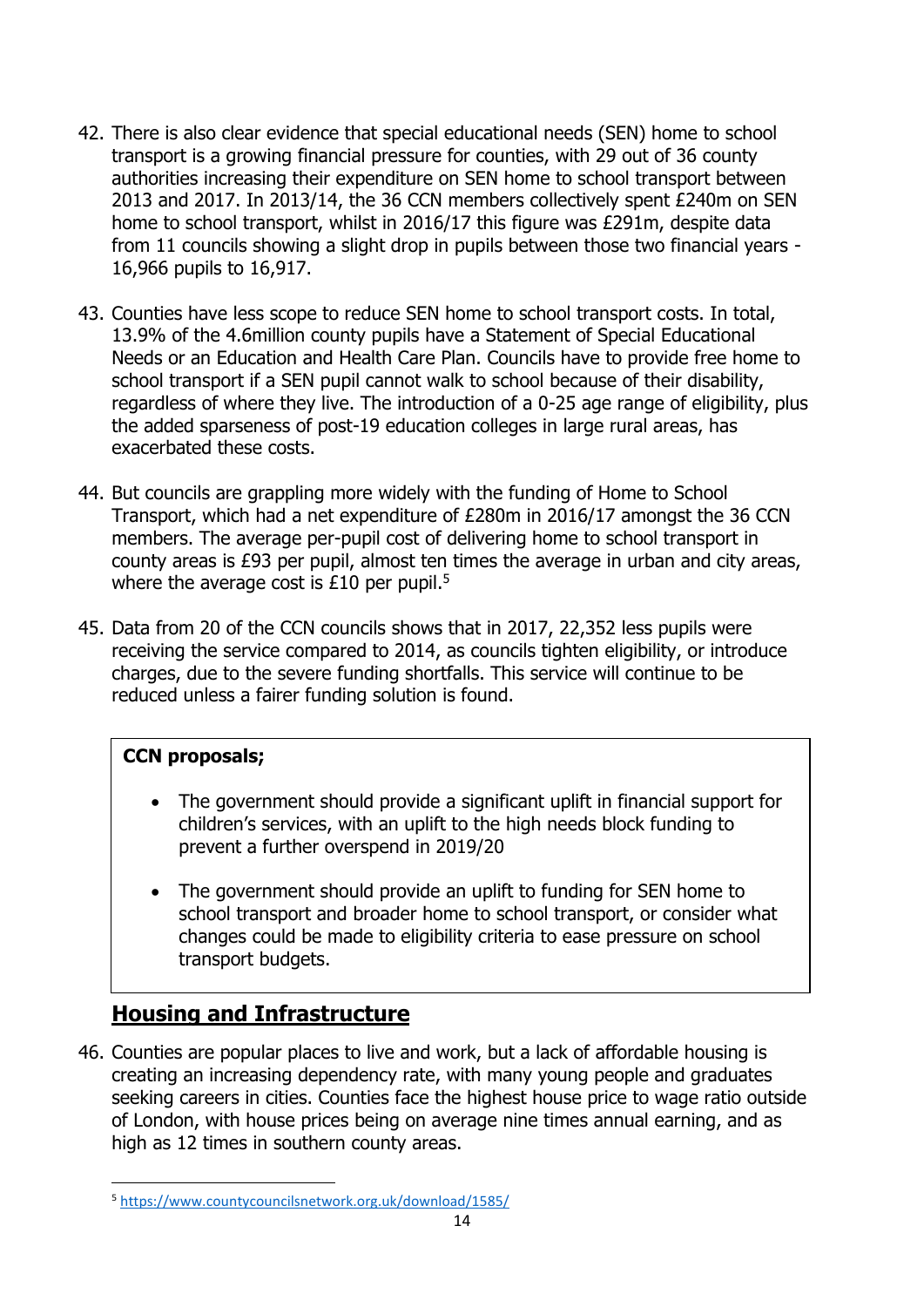- 47. CCN member councils have the lowest levels of affordable housing delivery compared to metropolitan areas, even though almost half of new homes built in 2016/17 were built in CCN member areas. Since 2011, an average of just 26% of all net additional homes in county areas can be classified as affordable.
- 48. Population growth in CCN member areas has risen 0.7% per year since 2007, slightly faster than the predominantly metropolitan combined authorities. On average the number of households in counties is projected to grow by 20.44% by 2039, compared to an 18.69% rise in metropolitan areas.
- 49. The ageing population is also more prevalent in county areas. CCN analysis has found that in county areas the number of over 85+ households will grow by 155% between 2014 to 2039, with the number of over 65 households due to grow by 57% over the same period. This brings particular challenges for housing, when much of existing stock is not suitable and can adversely impact on the ability of an older or disabled person to live independently and safely. CCN therefore advocates that future housing is designed and constructed to enable people to maintain their independence for as long as possible.
- 50. Increasing housing supply is hampered by existing significant infrastructure funding gaps. Research from IPPR North has shown that infrastructure investment has been largely directed to city regions. Previous CCN research found that while Greater London covers less than 5% of the nation's road network it received over 55% of national identifiable infrastructure funds. This sees London receive almost 4½ times more funding per person than any other part of the country<sup>6</sup>. This is despite significant infrastructure gaps within counties.
- 51. Metropolitan areas have also benefitted from city-centric policy interventions. From City Deals through to Mayoral Combined Authorities, metropolitan areas have been able to access new funding streams. Metro Mayors and city regions have been guaranteed almost £5bn in infrastructure funding via devolution deals over coming decades.<sup>7</sup> The magnitude and the long-term surety of these investment funds are again a significant advantage for the big cities. There is also concern that with the devolution of these funds to cities and continued Government austerity there will be a diminishing pot for any future devolution and investment in county areas.
- 52. With a lack of funding arising from central Government, CCN members rely on developer contributions from developments within their areas in order to fund infrastructure such as roads, schools and health facilities. However, counties often do not receive a fair proportion of funding, as these are agreed by district councils. CCN believe that counties should be at the negotiating table when contributions are being agreed with developers, and should receive a fair proportion of this important source of funding. Whilst the Housing Infrastructure Fund has been welcomed by our members, we would welcome more long term solutions, which would bring certainty and allow member councils to plan over the long term.

**.** 

<sup>6</sup> [https://www.countycouncilsnetwork.org.uk/council-leaders-call-for-stronger-planning-reforms-as-counties-see-englands-sharpest](https://www.countycouncilsnetwork.org.uk/council-leaders-call-for-stronger-planning-reforms-as-counties-see-englands-sharpest-house-price-increase/)[house-price-increase/](https://www.countycouncilsnetwork.org.uk/council-leaders-call-for-stronger-planning-reforms-as-counties-see-englands-sharpest-house-price-increase/)

 $\frac{1}{7}$  https://www.local.gov.uk/topics/devolution/devolution-deals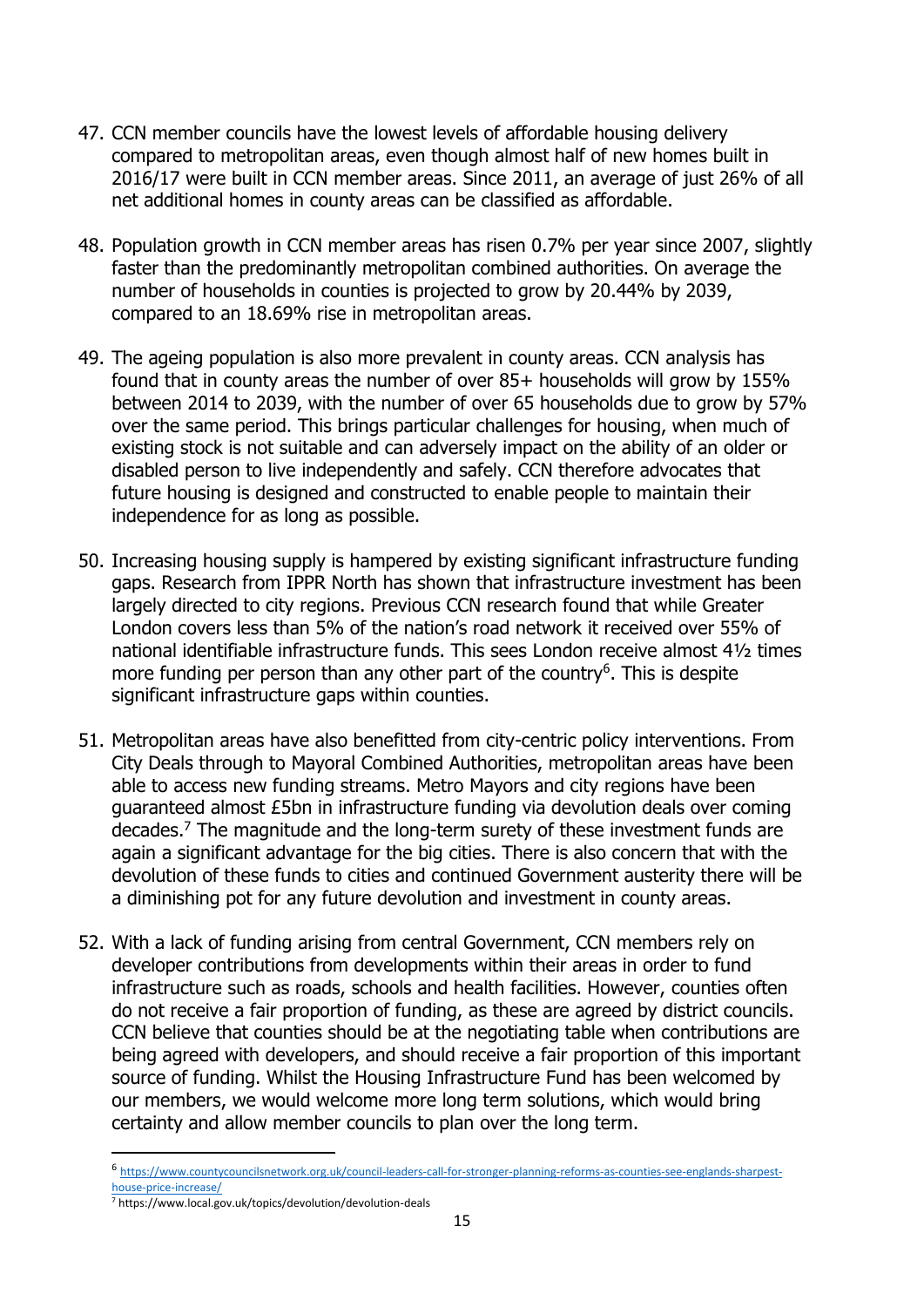- 53. An increased focus on strategic planning would help to achieve greater certainty, allowing counties and districts to work together at scale to help overcome some of these challenges. This could join up planning and infrastructure, allowing homes to be delivered in the most appropriate areas and ensuring that public services, roads and amenities are in place to mitigate pressures on towns and communities.
- 54. We recognise that structural change to the planning system to this degree is not immediately forthcoming, and therefore believe that any forthcoming housing deals should involve county authorities from the outset. Like the Oxfordshire housing deal, this should include a statement of common ground and a joint statutory spatial plan which deals with major decisions like large-scale sites, strategic infrastructure and green belt reviews

#### **CCN proposals;**

- The government should provide certainty through longer term infrastructure funding, and ensure that counties get a fair share proportionate to their populations and rising demand.
- The government should ensure that county councils are key partners in housing deals to enable strategic planning at scale, and to join up housing and infrastructure.
- CCN support the LGA in their call to give councils the funding to protect struggling bus routes by fully funding the national concessionary bus fares scheme and devolving the Bus Services Operators' Grant to councils.

#### **New Homes Bonus**

- 55. CCN welcomes the government's commitment to consider how best to incentivise housing growth and fundamentally review the New Homes Bonus (NHB) policy. Since its introduction, it has proved unfair to county councils, and has failed to genuinely support housing and infrastructure delivery.
- 56. Many of our members receive very little from NHB as a result of the 80-20% split in favour of districts. We have consistently opposed the premise of this very high share of NHB that is allocated to district councils. The provision of housing within an area relies not only on incentivising planning permission, but providing the necessary infrastructure to facilitate and support housing growth.
- 57. By the government's own admission, NHB has failed on its key policy objectives such as being spent on 'local community priorities' and to support the delivery of infrastructure to mitigate development. The government's consultation on the policy 'Sharpening the Incentive' showed that only 10% is spent on infrastructure, despite increasing infrastructure gaps in county areas. The 80-20 split of money from the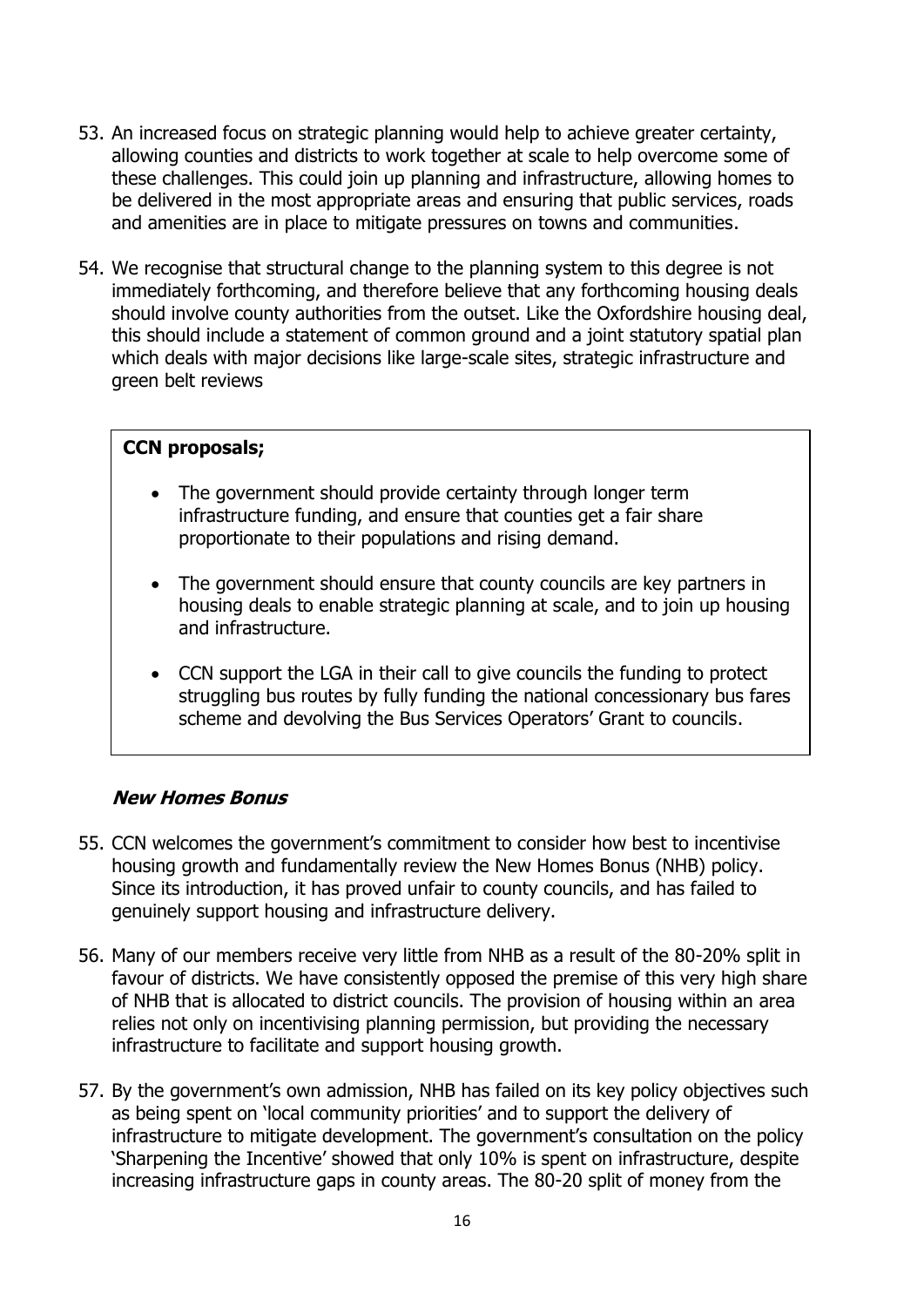bonus in favour of district councils, further hampers the county's ability to invest in infrastructure to match new housing.

- 58. The high share for district councils, and the top-sliced nature of the funding, has also imbalanced the local government funding system in two-tier areas. The funding that has been used in this way would have been much better employed supporting the financial pressures in children's and adult's services, which in turn would allow counties to dedicate a larger proportion of their budgets to housing and growth enabling services such as transport, infrastructure and economic development; which have suffered the deepest reductions due to the financial challenges outlined above.
- 59. CCN will set out its policy position in relation to NHB during our submission to the upcoming Spending Review. However, we are clear that over the long-term, any abolition of the NHB policy must mean that all resources go back into grant funding for upper-tier and unitary councils, while establishing new incentives for all tiers of local government to support business and housing growth. CCN believes counties must be empowered to deliver the infrastructure vital for communities to accept this new growth, and that therefore any new incentivise is established with this as its primary objective.
- 60. Looking to 2019/20, CCN have consistently argued at every settlement that the Government must make changes to tier shares in relation to NHB. Despite it being the last year of the scheme we continue to believe that faced with the funding pressures outlined in this submission, Government should continue to consider changing the tier split as part of a package of funding measures to provide additional resources to those upper-tier authorities facing the most serve demandled pressures.
- 61. For our county unitary members, there is concern that the methodology for calculating payments in 2019-20 is still so uncertain: it would be very helpful if the Government could fix the national baseline now rather than wait for the provisional settlement. Such uncertainty makes it more difficult for authorities to plan their budgets effectively.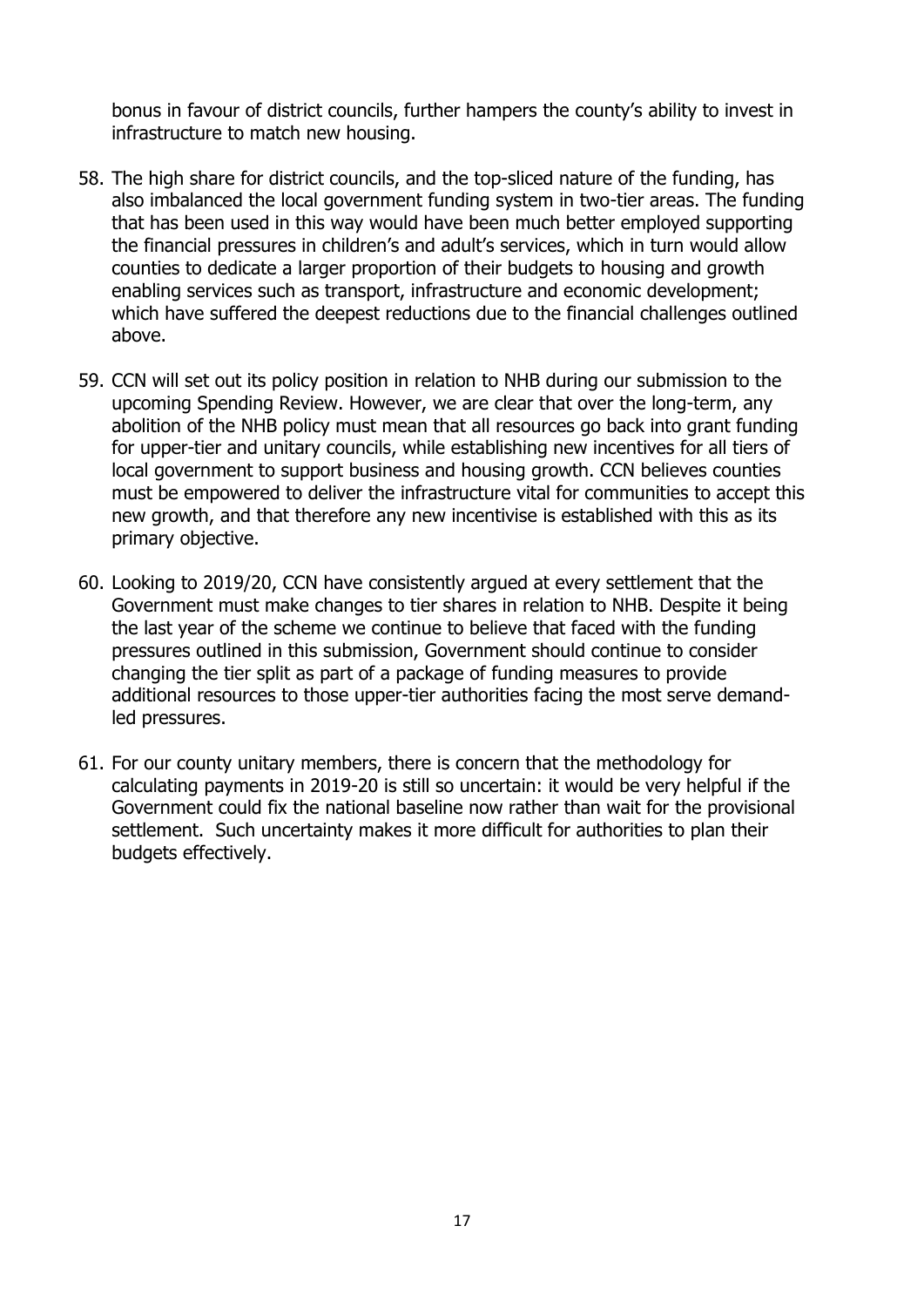### **CCN Proposals;**

- The Government should make changes to the NHB tier split for 2019/20 to recognise the role of county councils in providing infrastructure and as part of a package of funding measures to provide additional resources to those upper-tier authorities facing the most serve demand-led pressures.
- The Government should fix the national New Homes Bonus baseline as soon as possible to provide certainty for the sector.
- CCN welcome the long-term review of NHB. Looking beyond 2020, the Government should establish new incentives for all tiers of local government to support business and housing growth. CCN believes counties must be empowered to deliver the infrastructure vital for communities to accept this new growth, and that therefore any new incentivise is established with this as its primary objective.

# **Economy & Brexit**

1

- 62. County economies are the cornerstone of the national economy, but for too long their importance in securing the long-term prosperity of our nation has been overlooked. Looking ahead, this is unsustainable given the potential opportunities and challenges of Brexit facing the UK as a whole and the potential to secure greater economic growth in counties.
- 63. Independent analysis by Oxford Economics (OE) showed that counties represent the largest contribution to national growth, adding 41% of GVA. They are net funders of HM Treasury, contributing approximately 27% more in tax than they spend. Counties have the largest share of jobs in the country, and the greatest proportion of business start-ups.[1]
- 64. The CCN area has a higher concentration of both employment and GVA in manufacturing, construction, agriculture and wholesale & retail than is found across England as a whole. But while county economies have strong headline performance, counties also face structural challenges. For instance, GVA growth in the CCN area has averaged 1.1 percent GVA growth a year over the last decade, less than the English average of 1.3 percent a year.
- 65. Over the last 10 years the CCN area has experienced weaker productivity growth than England as a whole, and the CCN area has low concentrations of employment in some of the sectors with the highest productivity in England, namely real estate, financial services and information & communications. It is also over-represented in some of the lower value-added sectors, such as agriculture. Low productivity, lowvalue sectoral profile, and lack of access to the right skills have limited economic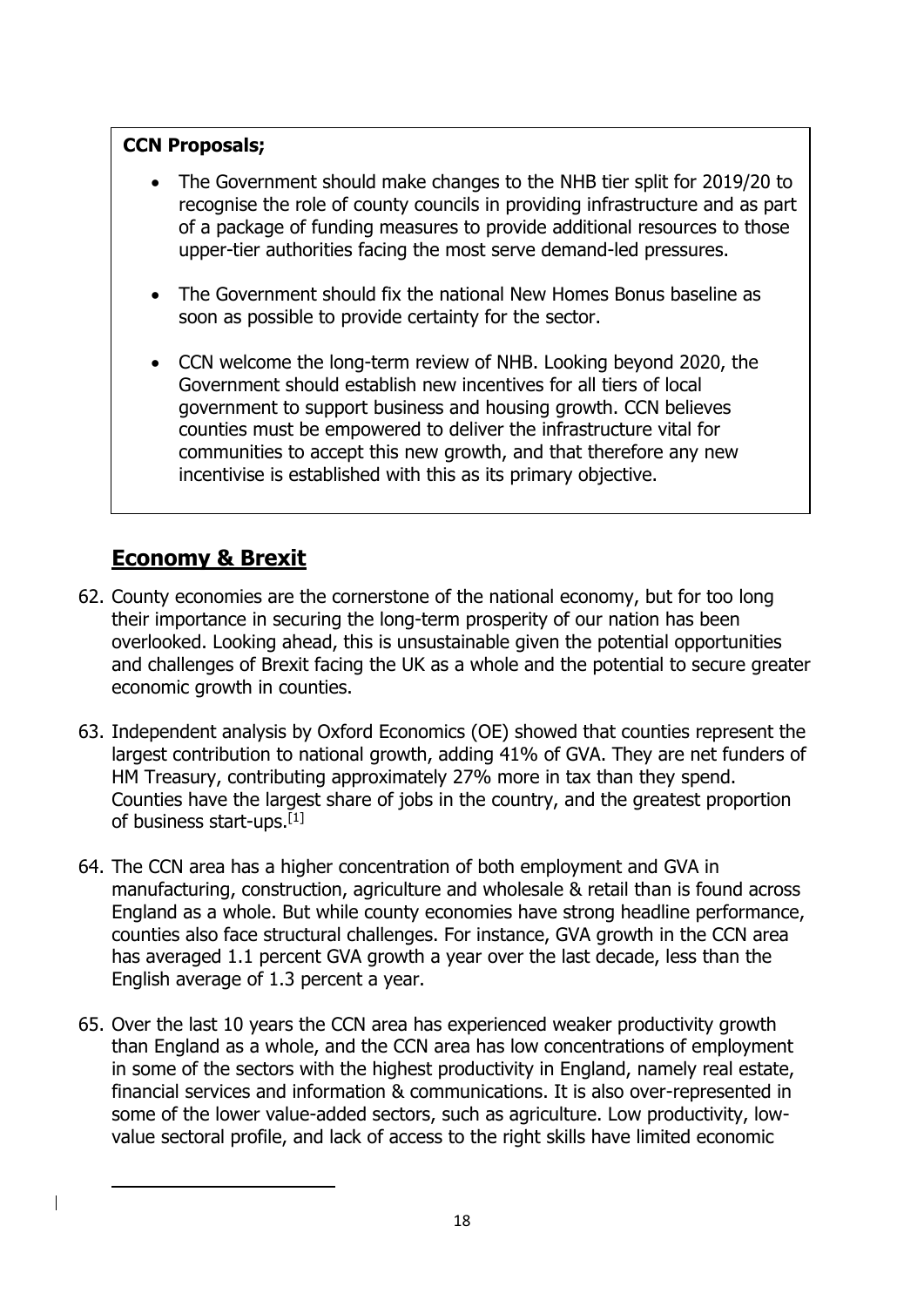growth and widened inequality within our areas. Many of these criteria are expected to worsen as the economy shifts over time.[2]

- 66. There is also a growing demographic challenge, with a slower rate of growth for the working age population than for the population of all ages. This means that the rate of dependency in CCN is growing faster than other areas.
- 67. CCN welcome the government's commitment set out in the Industrial Strategy and UK Shared Prosperity Fund to "tackle inequalities between communities by raising productivity, especially in those parts of our country whose economies are furthest behind."<sup>8</sup> Given the structural weaknesses in county economies detailed above, we believe it is essential that further growth policies are targeted towards counties, particularly given the existing measures accessible to cities.

### **Brexit**

**.** 

- 68. With Brexit negotiations entering their final phase, we assume that this year's Autumn Budget will be focused on ensuring that the UK economy will be appropriately supported during the transition period as we head into a new relationship with the EU. The Budget, and the forthcoming spending review, presents a further chance to put in place long-term policies to offset any negative economic impact.
- 69. Whilst we welcome the clarity that has been provided through the publication of the No Deal Notices, local authorities are still struggling to properly plan for Brexit because it is not yet clear what shape the withdrawal agreement and subsequent agreement on a new relationship with the EU will look like.
- 70. The Autumn Budget must therefore make further financial commitments to helping the local government sector make appropriate preparations once the shape of Brexit is known. In particular, we would highlight concerns over health and social care, the role of trading standards and port authorities, and the economic impact for counties.
- 71. Analysis from Kings Fund found that approximately "60,000 of the 1.2 million NHS workforce are from other EU countries, including more than 10,000 doctors and more than 20,000 nurses and health visitors. In adult social care, 90,000 of the 1.3 million workers employed by local authority and independent sector employers come from elsewhere in the EU."<sup>9</sup> Skills for Care modelling shows that the adult social care workforce needs to grow by 21% (350,000 jobs) by 2030. The challenge of recruiting health and care workers is more apparent in rural areas.
- 72. CCN's membership covers the vast majority of the water borders in England. While district councils are the responsible port health authorities, county councils hold responsibility for trading standards and public health and therefore work closely with

<sup>9</sup> <https://www.kingsfund.org.uk/publications/articles/big-election-questions-brexit-workforce>

<sup>8</sup> [https://www.parliament.uk/business/publications/written-questions-answers-statements/written](https://www.parliament.uk/business/publications/written-questions-answers-statements/written-statement/Commons/2018-07-24/HCWS927/)[statement/Commons/2018-07-24/HCWS927/](https://www.parliament.uk/business/publications/written-questions-answers-statements/written-statement/Commons/2018-07-24/HCWS927/)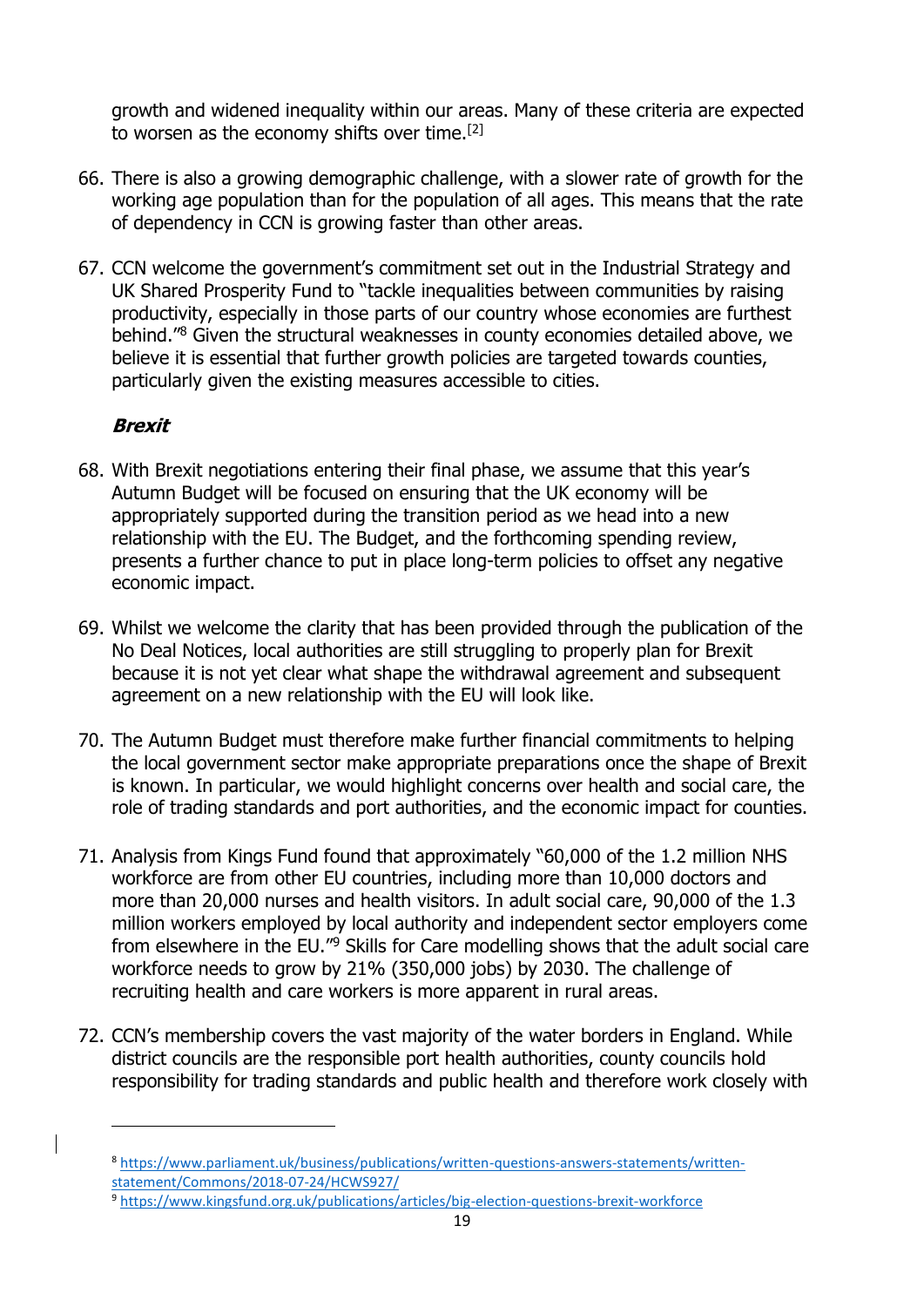districts to monitor these ports. With an increase in workload anticipated post-Brexit, it is essential that local government receives due funding to prepare for and respond to any changes.

- 73. Whatever the outcome of EU negotiations, the new relationship will have profound implications for county economies. While much of the policy focus to date has concentrated on the impact of Brexit on London and City Regions, further consideration is required on the implications for counties, which are intrinsically linked to the EU through key sectors.
- 74. Alongside economic impact, the ongoing trends in demography, productivity and growth will have significant implications for county areas. For instance, OE predict a significant reduction in net migration following the conclusion of EU negotiations, meaning the dependency ratio in counties is likely to worsen over the coming period. There will be fewer inward migrants of working age, but a continuation of migration of people at or approaching retirement, whilst the existing population will mature. These trends therefore create challenges for the CCN economy, with a larger population, but a smaller share of that population of working age.
- 75. In a separate report for CCN, Localis found that 'twenty two of England's forty seven strategic authority areas have an above average level of labour market risk to a post Brexit migration squeeze. Twenty three of the forty seven have an above average level of labour market risk to automation. Twenty six of the forty seven have an above average level of risk to a low skills base. This report shows the disparity in robustness of England's local labour markets is staggering.' <sup>10</sup>
- 76. With Brexit, future economic growth cannot come simply from population growth, or even just employment growth, but needs new drivers, particularly in counties. The gap in productivity between the CCN economy and that of England as a whole reflects both lower concentrations in high productivity sectors and a tendency for productivity to be lower within individual sectors. This is reflected in skills profiles – counties having high levels of skilled trades (due to the importance of manufacturing, and also construction), but a shortfall in the share of professional workers.
- 77. Post-Brexit, OE concluded that CCN economies need the tools to transition towards greater reliance on high value-added service sector activities to stop their large and important economies falling behind over time. Getting the balance right in this area will be particularly important. Growth in high value-added service sectors alongside high-value added manufacturing have the combined potential to generate employment, income and export growth, over-and-above baseline forecasts.
- 78. This existing and emerging body of evidence demonstrates that counties need the power and tools to work with their business, skills and education providers to shape their labour market, and provide the best opportunities for people. This will need a place-based yet strategic approach, with county and city regions working together to ensure the opportunities of changing technology are maximised, that the profile of

**<sup>.</sup>** <sup>10</sup> <http://www.localis.org.uk/research/in-place-of-work/>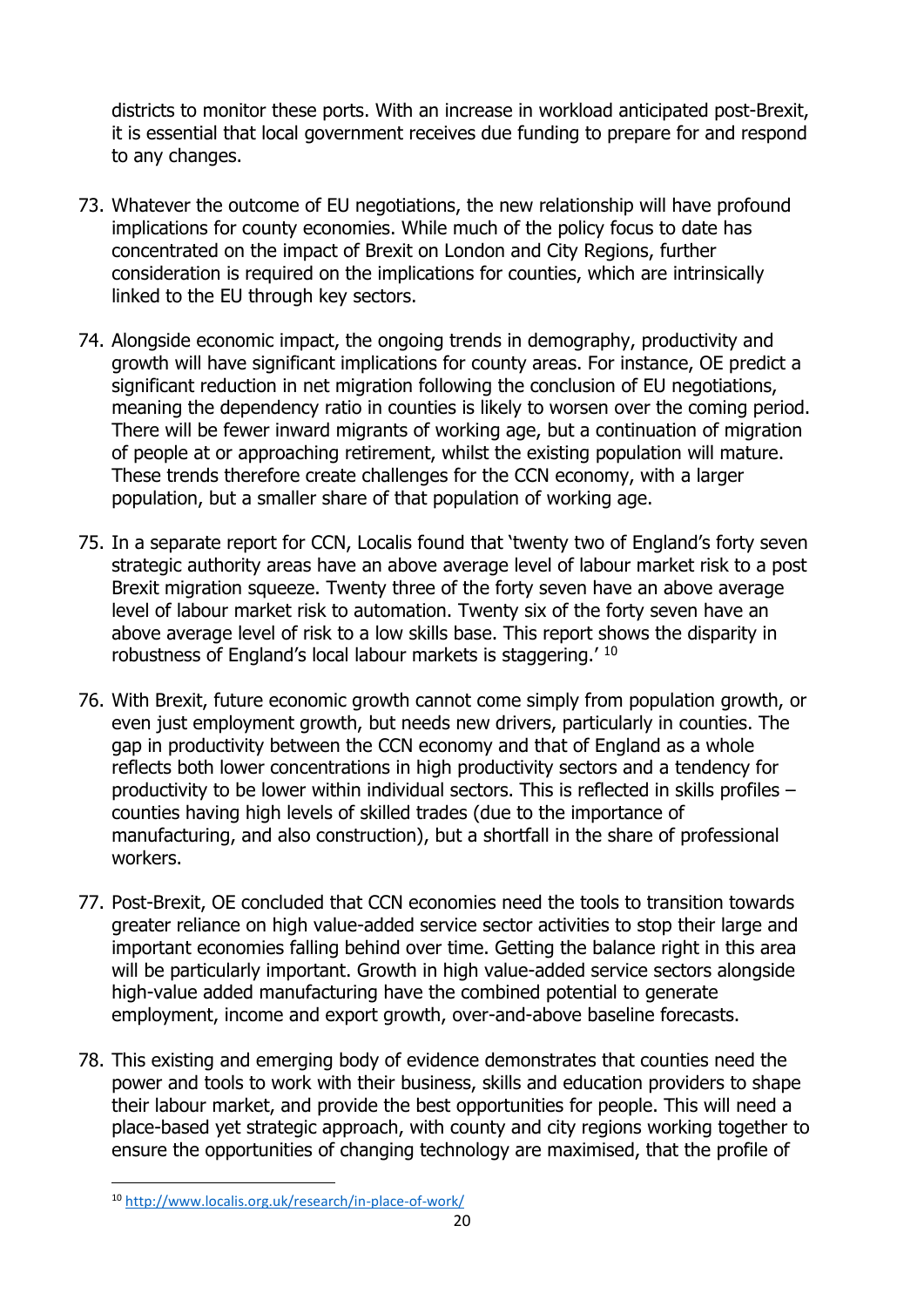industry in areas is made more resilient and productive, that potential job losses are mitigated and that local workforces have the right skills to find meaningful employment near their homes.

#### **Recommendations:**

- The government should make further funds available to local authorities to prepare for Brexit, with consideration for the role of counties as trading standards and public health and social care authorities.
- The government should take steps to safeguard the workforce for social care as part of the Adult Social Care Green paper
- The government should consider the devolution of further responsibilities to counties, allowing county authorities to respond to the different challenges they face, the power and tools to work with their business, skills and education providers to shape their labour market, and to provide the best opportunities for people.

### **LEP Review**

- 79. CCN has continued to remain engaged with the LEP review, and maintained a positive dialogue with officials at the Ministry of Housing, Communities and Local Government.
- 80. Our members were extremely disappointed that there has not been a full consultation on the proposals, given the scale of the proposed changes and the vital support that counties give to enable the ongoing success of LEPs. Whilst there is a diverse view within the CCN membership over the success of LEPs, all of our member councils recognise that LEP structures maximise the opportunities to work with private sector partners to deliver, and remain committed to working with their LEPs in order to secure the best possible outcomes for their areas.
- 81. CCN welcomes the proposals encouraging locally-led boundary reform to make LEP boundaries more coterminous with county boundaries. Many of our member councils have worked tirelessly with their LEPs to build good relationships, and in some instances boundary reviews will not be necessary.
- 82. CCN remains concerned, however, that some of the recommendations of the review will undermine the role of local authorities and their representation on LEP boards. Local authorities are key enablers and have a central role in determining local economic priorities and are undertaking activities to drive economic growth and job creation specifically around improving infrastructure and raising workforce skills within their areas. To that end, they are vital partners and should be seen key players in their LEPs and LEP boards, but the recommendations of the review would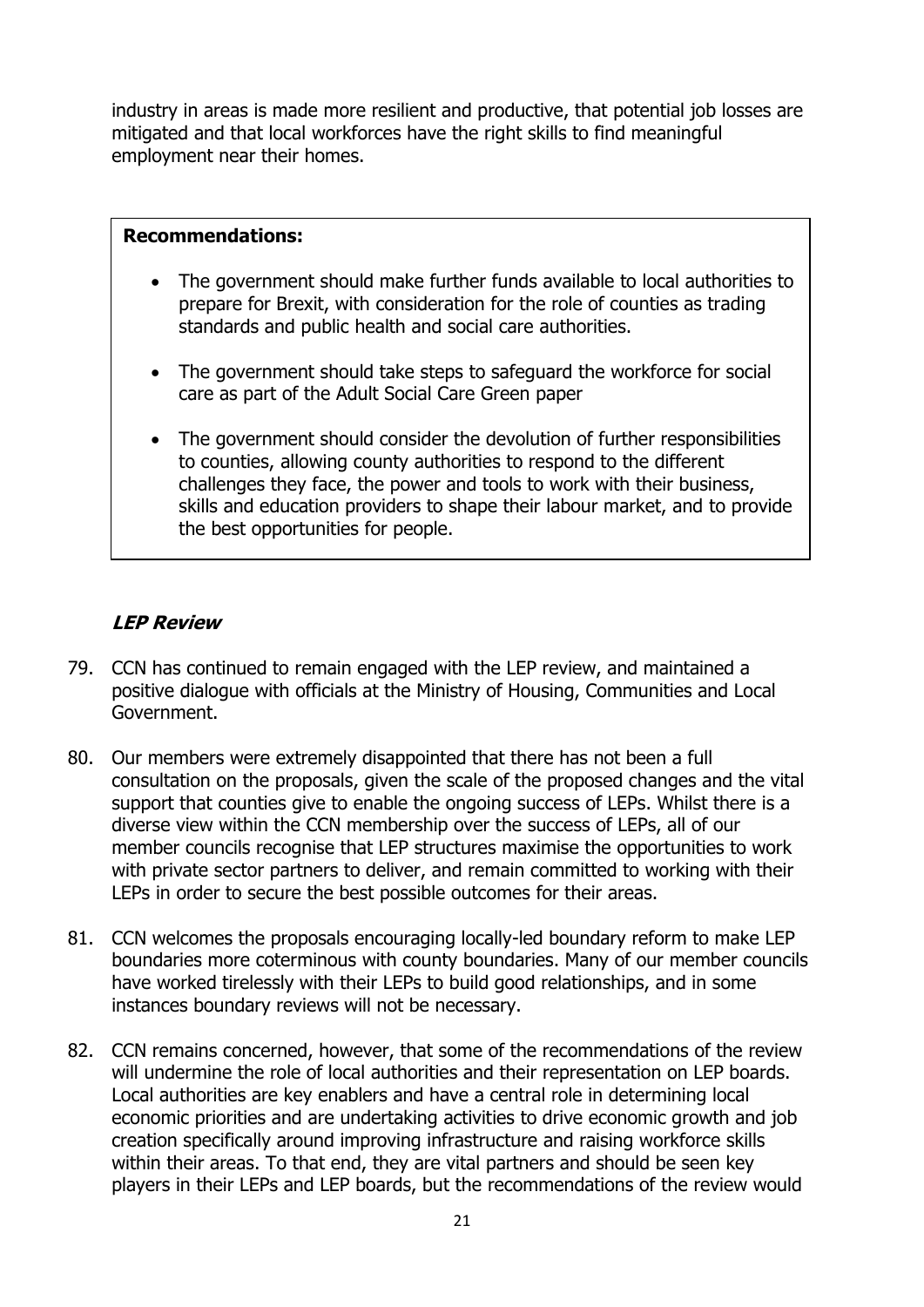see private sector representation increased on boards and public sector representation decreased. This is undemocratic, and undermines the role of the county council as the accountable body.

- 83. Local Industrial Strategies will set the direction for local economic growth and in order to be fully effective, should at the very least complement economic growth strategies and local plans prepared by the relevant local authorities, ensuring that infrastructure, housing and jobs are planned for in a holistic way.
- 84. LEPs should therefore be structured with this in mind, and county councils, as strategic authorities should be central to these bodies. Failure to do this leaves ambiguity of the respective roles of local authorities and LEPs, and could lead to duplication and confusion and undermine local economic growth plans which are central to the ambitions of the Industrial Strategy.
- 85. Finally, CCN members also have concerns over flexibility of the recommendations in the review, favouring a locally-led approach rather than setting out blanket rules that apply to all LEPs.
- 86. CCN believes that Government should set out a series of parameters on size, geography and composition of LEPs and their boards and allow for local responses to establish the right structures for them. We believe that a full consultation on the proposed recommendations should have been carried out. In addition, the proposed timescales for implementing the changes in February 2019 is concerning given the scale and important nature of the changes, and we believe a longer lead in time is needed.

#### **Recommendations**

- The Government should recognise the symbiotic relationship that LEPs have with their county councils, and seek fair representation of the public sector on LEP boards. This will allow local authorities to work constructively and in partnership with LEPs and other partners such as sub-regional transport bodies on matters such as economic growth, infrastructure and skills, and on Local Industrial Strategies.
- The government must be flexible with the parameters and implementation period to allow for locally-led change so that LEPs can reflect local circumstances.

# **The UK Shared Prosperity Fund**

87. CCN welcome the government's commitment for the UKSPF to tackle inequalities between communities by raising productivity, as per the Industrial Strategy. Given the structural challenges in county economies, the UKSPF must consider county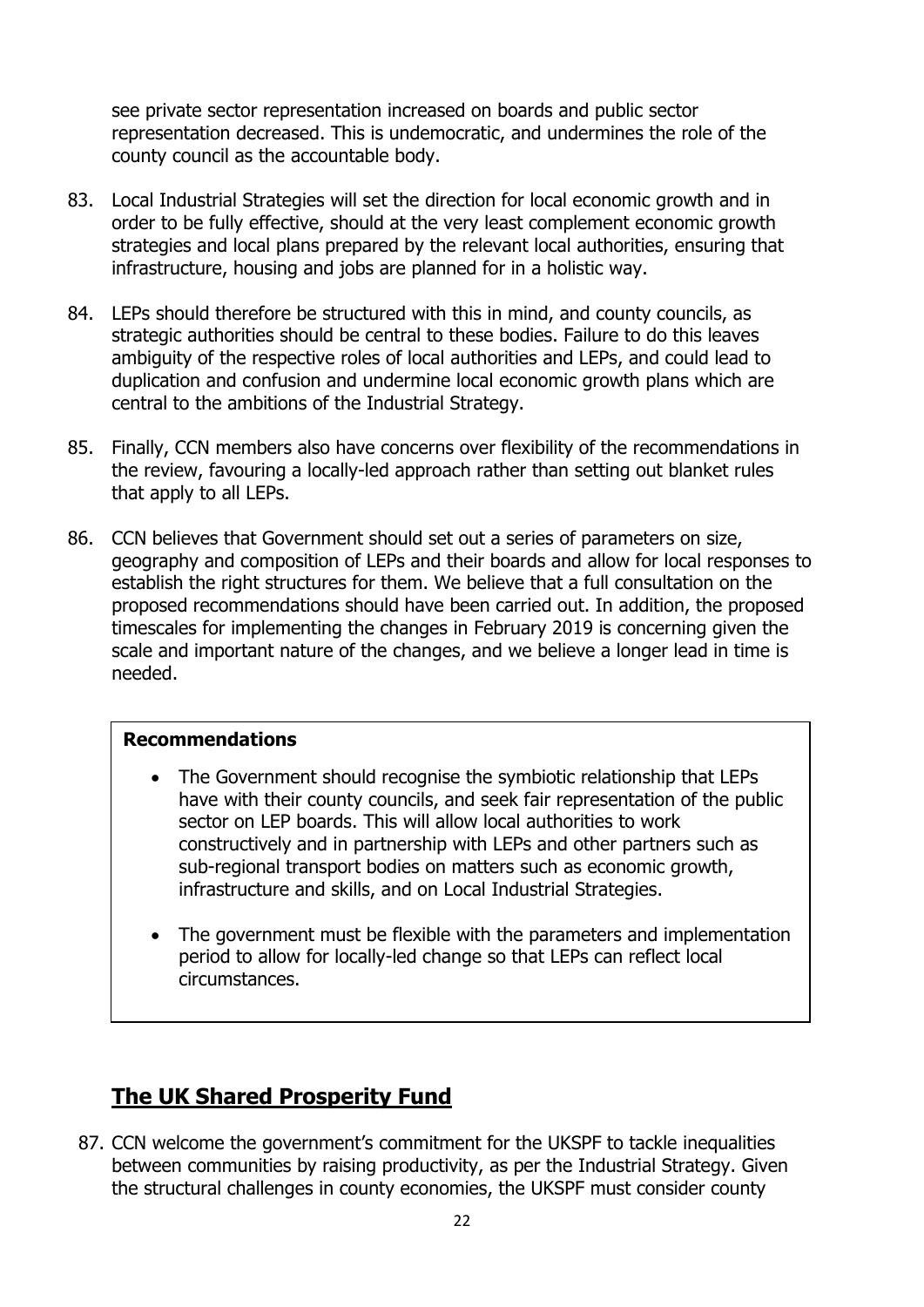areas as a priority. The CCN area should be the key target for the objectives of the UKSPF of shared prosperity and increasing productivity.

- 88. The sources of economic and social development funding offered by EU membership have been crucial to our membership. EU funding is more dispersed throughout the UK than national growth and infrastructure funding, with CCN members through Local Enterprise Partnership (LEP) membership receiving approximately half of funds of European Structural and Investment (ESI) funds (comprising European Regional Development fund, European Social Fund, amongst other streams). <sup>11</sup>
- 89. In addition to the intrinsic value of EU funding, the ESI streams also offers the opportunity to match fund against UK government competitive funding streams. Current business case guidance and Value for Money criteria can be challenging for rural areas to meet, given their lower population and business density, as well as higher costs for infrastructure due to geographic distances. If growth funding streams are combined under the UKSPF any competitive bidding process must take this into account.
- 90. Whilst it is welcome that the government has guaranteed current investment through to the end of 2020, it has not yet been set out in sufficient detail how the future Shared Prosperity Fund will work. Counties would welcome greater clarity on how it will work and the timescales involved. It is also only by giving counties a fair share of this funding that the sector can address some of the issues identified elsewhere in this report and bring the economies of the shire counties closer to other areas that have historically received more investment and attention.

### **CCN Proposals;**

- The government should ensure that the UK Shared Prosperity Fund is of sufficient scale to meet the economic challenges in county areas.
- Further detail on the design of the UK Shared Prosperity Fund should be prioritised, and the priorities and design of the fund should take into account the structural challenges in county areas.
- The role of ESI funding in match-funding against other bids should be considered.

# **Devolution**

**.** 

91. CCN have consistently argued that counties need substantial devolution and the means to invest in infrastructure, reform skills provision and support local economic development to continue supporting sustainable national growth and housing delivery, and embed economic inclusion in all areas of the country.

<sup>&</sup>lt;sup>11</sup> Desktop calculation based on LEP geography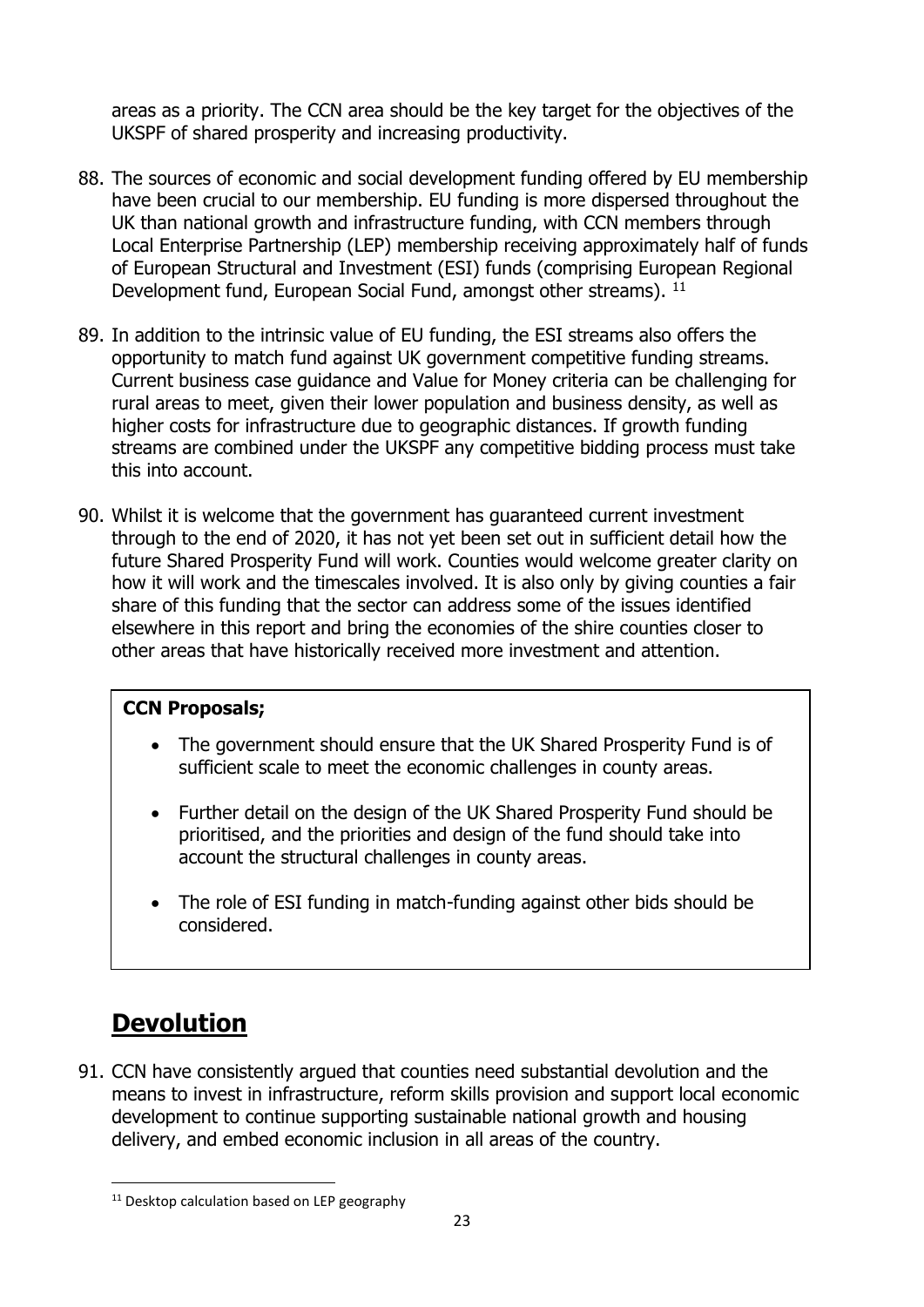- 92. OE have calculated that the devolution of tax and spend to counties could save £36bn over five years. The additional GVA attributed to the devolution savings being reinvested partially in growth-enhancing projects and accrued over the five-year period would add £26bn to the CCN economy, and would be enough to boost English GVA growth to around 2.7 percent a year, 0.7% above predicted growth projections.<sup>12</sup>
- 93. While there has been ongoing discussions surrounding the future of devolution, CCN are concerned that despite commitments to continue to devolve power to local areas progress on devolution have stalled.
- 94. However, there have been more recent comments by the Secretary of State for Communities & Local Government that he would be working across departments to publish a framework for devolution, with a commitment to go further on devolution across England. CCN strongly support the commitment that proposed that a 'common framework' would be established, setting out an open, transparent and structured approach to devolution across England.
- 95. CCN support recommendations from Respublica, $13$  Localis, $14$  and IPPR North $15$ around the role of 'strategic counties', based on county geographies, which are a practical means of taking forward devolution in non-city regions. Empowered city regions and counties present a working model for central government to quickly and confidently devolve to all areas of the country.
- 96. County councils and county unitaries have the scale, capacity and track record to take on devolved powers. They work closely with LEPs and businesses, play a central role in forming Strategic Economic Plans, and are the local transport authority. They are responsible for essential and major infrastructure in their area, have a welldefined and recognised identity, and are the main point of contact with government departments and national bodies.
- 97. The county acts as a practical and effective layer of government, being strategic, yet inherently recognised and celebrated by residents. County boundaries are an asset, not a brick wall; with the ability to reach into district and parish economies, but also work constructively across borders at a strategic scale with sub-national and national bodies.
- 98. County examples such as the Ox-Cambs Sub National Transport Body, A303 in the South West and Economic Heartland are supported by coordinated, strategic counties. DfT rightly points to the work of Sub National Transport Bodies in coordinating across county and unitary borders.

**.** 

<sup>14</sup> Localis. *The Making of an Industrial Strategy* <http://www.localis.org.uk/research/the-making-of-an-industrial-strategy/>

<sup>12</sup> Oxford Economics: *Understanding County Economies: Analysis to inform the industrial strategy & devolution debate* (July 2017), [https://www.countycouncilsnetwork.org.uk/download/901/,](https://www.countycouncilsnetwork.org.uk/download/901/) p. 56-61

<sup>13</sup> ResPublica - Devo 2.0: The Case for Counties <https://www.countycouncilsnetwork.org.uk/download/1243/>

<sup>&</sup>lt;sup>15</sup> IPPR North: Rebooting Devolution: A Common Sense Approach to Taking Back Control [https://www.ippr.org/publications/rebooting](https://www.ippr.org/publications/rebooting-devolution)[devolution](https://www.ippr.org/publications/rebooting-devolution)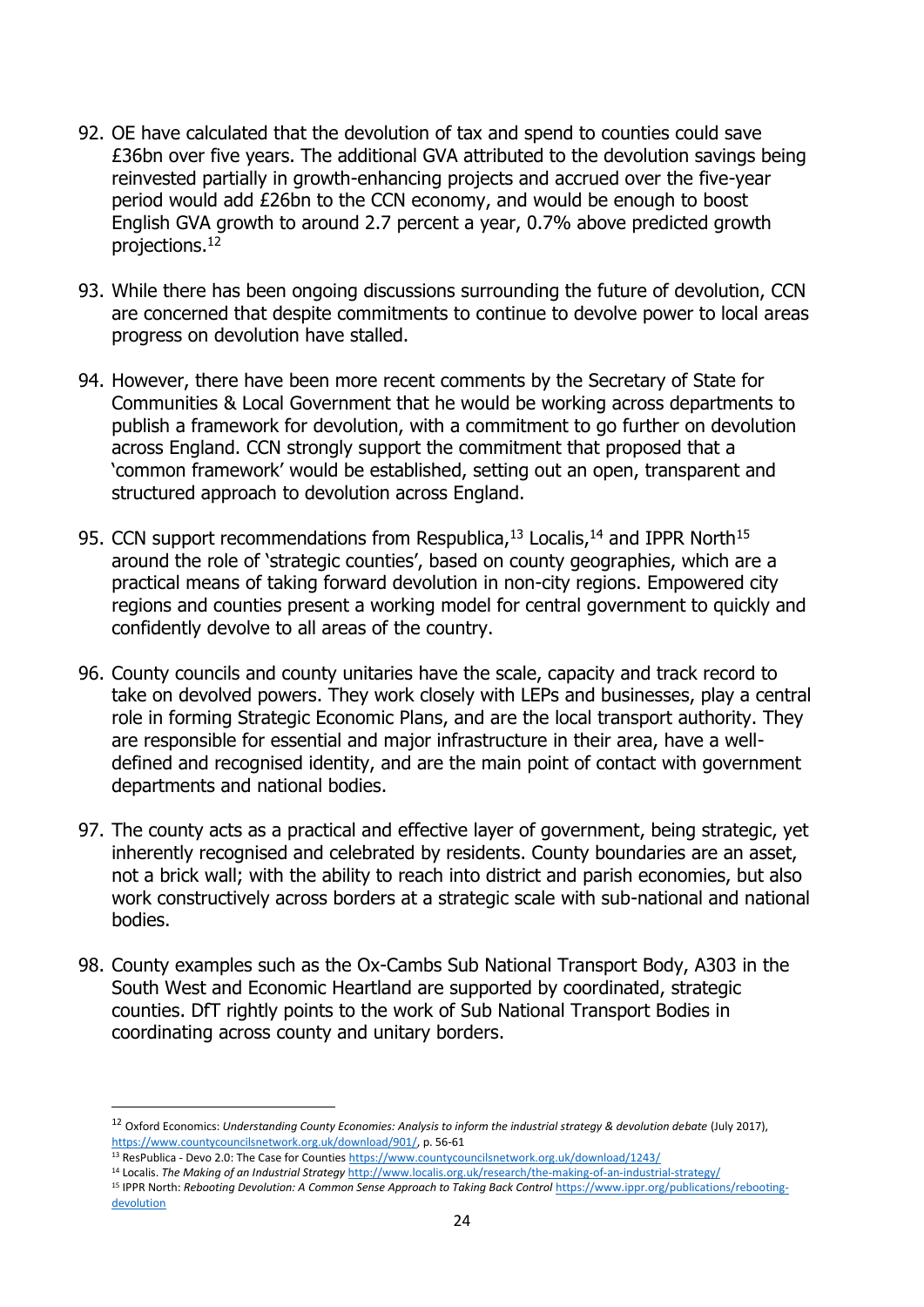### **CCN Proposals;**

- The Government must set out its common framework for devolution, setting out an open, transparent and structured approach to devolution across England.
- The devolution framework should recognise the role county authorities can play, and consider the devolution of further responsibilities to counties, allowing county authorities to respond to the different challenges they face, the power and tools to work with their business, skills and education providers to shape their labour market, and to provide the best opportunities for people.

# **Structural Reform**

- 99. A combination of severe financial pressures faced by counties, competing devolution proposals and renewed interest in structural reform has led to increased activity in the sector with regards to local government reorganisation.
- 100. There is ongoing debate about the potential for reform in a number of counties, including Nottinghamshire, Leicestershire, while final decisions are awaited on Buckinghamshire and Northamptonshire.
- 101. Faced with a £3.2bn funding gap by 2019/20, councils across the country are exploring all means of bridging the gap, with some looking at structural reform to protect and transform services due to the potential savings generated from the single county unitary model, which would enable them to address the significant financial funding pressures they face.
- 102. The potential impact of such reforms is clearly shown by the findings of independent research by EY,<sup>16</sup> on behalf of CCN, that showed that the net cumulative savings of adopting a single county unitary model for an average county could reach £106m over five years, with the wider national picture resulting in savings up to £2.9bn. A report by Respublica for CCN further explored the case for reformed two-tier governance, including county-wide unitary status, and the particular economic and public service reform benefits that reform could achieved.<sup>17</sup>
- 103. These reports, and a separate study by Shared Intelligence,  $18$  provided independent evidence showing that county unitary status has the most convincing financial, nonfinancial, and sustainability argument, especially when considering the need for further public service reform and economic growth.

**<sup>.</sup>** <sup>16</sup> EY. *Independent Analysis of Governance Scenarios and Public Service Reform* (November 2016) <https://www.countycouncilsnetwork.org.uk/download/165/>

<sup>17</sup> ResPublica - Devo 2.0: The Case for Counties <https://www.countycouncilsnetwork.org.uk/download/1243/> <sup>18</sup> Shared Intelligence. *Learning the Lessons from Local Government Reorganisation* (November 2016) <https://www.countycouncilsnetwork.org.uk/download/169/>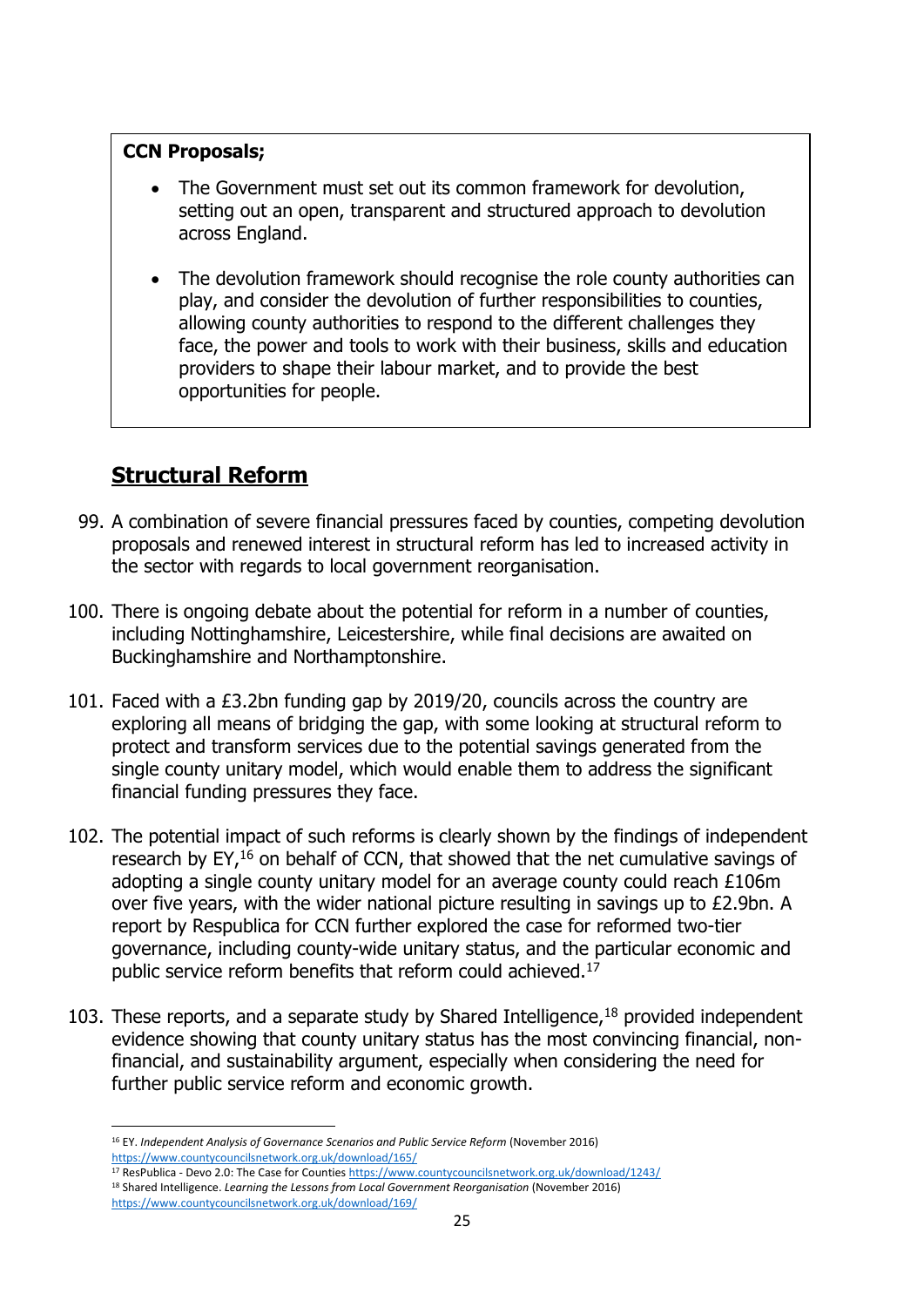- 104. These reports show that the size and scale provided by county authorities will be optimal if Government are to successfully deliver on a number of policy objectives, including placing social care on a sustainable financial footing and health and social care integration. There is an implicit risk that fragmenting high performing county services, in particular adult and children's social care, across smaller geographies will be counter to these agendas. This is emphasised by a report from LaingBuisson, which warned against reforms that seek to fragment social care commissioning arrangements in county areas.<sup>19</sup>
- 105. CCN recognises the unique circumstances arising from the situation in Northamptonshire. Given the findings of the independent review and financial failures in this unique and special case, the county council has publically conceded that it is willing to explore a two unitary solution. CCN is working with, and supporting, Northamptonshire County Council, local MPs and district authorities in putting forward its proposals to Government.
- 106. The circumstances that have arisen in Northamptonshire are a special and unique case. All county councils remain under extreme financial and demand-led pressures. However, we do not believe the situation that has led to Government intervention and the invitation for sub-county unitary proposals will be repeated in any other county areas.
- 107. When considering a final decision in Buckinghamshire, and any forthcoming proposals, CCN has undertaken extensive research in this area to provide an evidence base for central and local government, and government ministers and the Secretary of State have acknowledged their value.
- 108. However, it is concerning for those areas wishing to explore reform that to-date no decision has yet been made on some existing bids within the system. Moreover, CCN have argued consistently the Government should publish a criteria and process for those other areas wishing to pursue reform as part of the aforementioned evidencebased common devolution framework. Clarity and the right decisions in this area are critical to the future of local government in county areas.
- 109. While some county councils may wish to explore reform with their partners, others do not wish to pursue reform.
- 110. CCN feel that it is important that the Government consider how the common devolution framework can capture the role of **a retained and reformed two-tier arrangement** for those areas not considering structural reform. This is where Government and local areas consider how they best discharge existing functions, with some powers potentially devolved down to district level, while other more strategic powers are pooled at a strategic county-wide level. This could be supplemented by additional reforms, such as merged districts underneath the county council as the 'strategic authority'.

**.** 

<sup>&</sup>lt;sup>19</sup> LaingBuisson's updated analysis on county care markets will be published via the CCN website during October 2017. The report is available upon request by emailin[g Michael.chard@local.gov.uk.](mailto:Michael.chard@local.gov.uk)